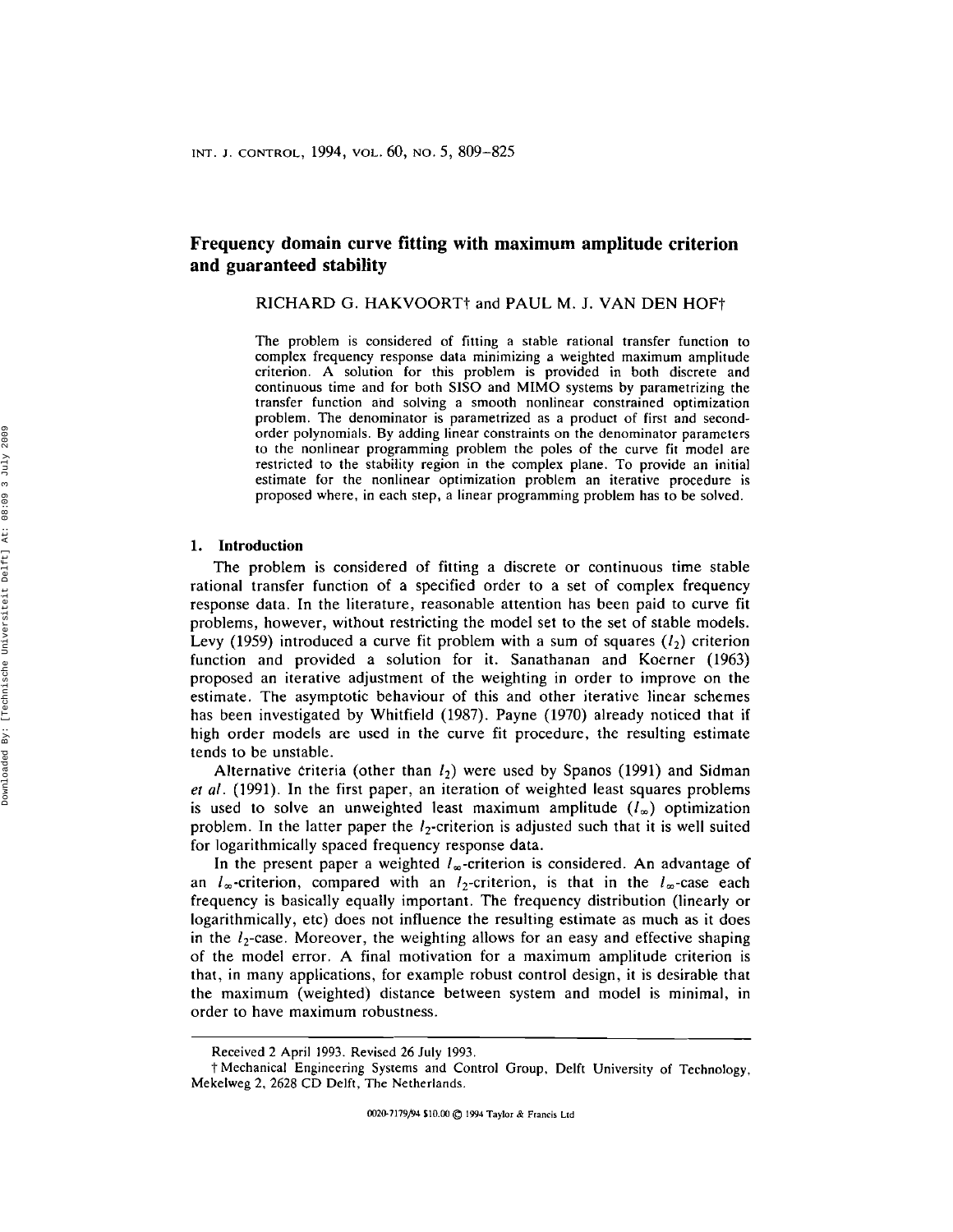The  $l_{\infty}$ -optimization problem is solved by transforming it into a smooth nonlinear constrained optimization problem, which is a different approach from the one followed by Spanos (1991). The transfer function is guaranteed to be stable by parametrizing the denominator as a product of first and second-order polynomials and adding linear constraints on the denominator parameters to the optimization problem. In fact, in the discrete time case a bound can be specified for the amplitude of the transfer function poles. In the continuous time case, a bound can be specified for the real part of the poles. The nonlinear programming problem can be tackled using standard software, but requires the specification of a good initial estimate. A procedure is presented to arrive at such an initial estimate. It involves a Sanathanan–Koerner iteration in  $l_{\infty}$ -setting where, in each step, one linear programming problem has to be solved.

Extensions of the curve fit procedure to the MIMO case are presented. Frequency domain identification of MIMO systems has also been considered by, for example, Lin and Wu (1982) and Bayard (1992). In the first paper it has been proposed first to identify a set of SISO transfer functions from each input to each output separately, and then to compose the complete MIMO system by means of a minimal realization method. In the latter paper, a scalar denominator polynomial is used for the MIMO system. In the present paper, a different approach is taken by a parametrization with left and right diagonal denominator matrices.

A completely different approach for frequency domain identification is taken in the field of identification of  $H_{\infty}$ , see Helmick *et al.* (1991) for the original problem formulation, and also for example Gu and Khargonekar (1992) and Helmicki *et al.* (1992). There, the primary interest is in finding a stable transfer function with some worst-case optimality properties using frequency response data. For that purpose standard curve fit procedures do not apply as they do not guarantee stability of the resulting estimate. However, the algorithms for identification in  $H_{\infty}$  generally do not restrict the model order, extremely high order nominal models may result. Therefore, most of these algorithms include a model reduction step, see Makila and Partington (1991). The present curve fit procedure seems to be an attractive alternative as stability is guaranteed and the model order is user-defined. Note that the maximum amplitude criterion is closely related to the  $H_{\infty}$ -norm.

The outline of the paper is as follows. In § 2 the curve fit problem is formulated and a solution is derived in the form of a nonlinear programming problem. In § 3 a procedure is derived to provide an initial estimate for the nonlinear programming problem. Section 4 discusses some practical implementational aspects of the linear and nonlinear programming problems involved. Section 5 extends the entire procedure to the MIMO case. Section 6 contains a simulation example which shows the applicability of the curve fit procedure. Finally, in § 7 conclusions are drawn.

The present paper is an extended version of Hakvoort (1993).

## 2. The curve fit procedure

Consider complex-valued frequency response data  $G(\omega_i)$ ,  $j = 1, \ldots, l$ , and a positive real-valued frequency dependent weight  $W(\omega_j)$ ,  $j = 1, \ldots, l$ . The objective is to find a stable rational transfer function  $G(\xi)$  in a certain model set M that optimally describes the frequency response data in a weighted  $I_{\infty}$ -sense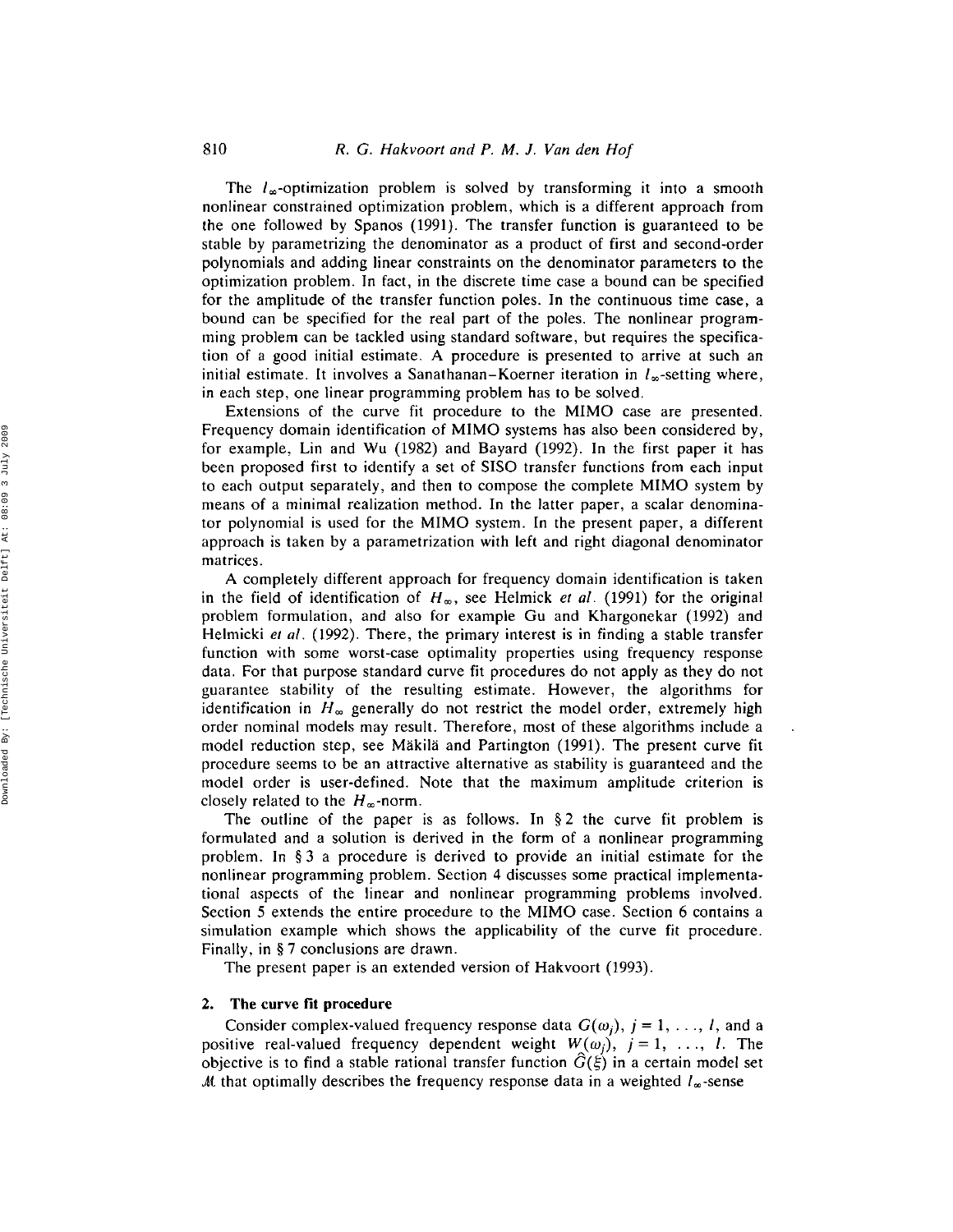*Frequency domain curve fitting* 811

$$
\hat{G}(\xi) = \arg\min_{\hat{G}' \in \mathcal{M}} \max_{j=1,\dots,l} |(G(\omega_j) - \hat{G}'(\xi(\omega_j)))W(\omega_j)| \tag{1}
$$

Following the notation in Bayard (1992) the complex variable  $\xi$  is used to present the continuous and discrete time case in a unified way. Hence,  $\xi$  can be thought of as the Laplace operator s or the z-transform operator z: and  $\xi(\omega)$ represents the evaluation of the complex variable  $\xi$  as a function of frequency, hence  $\xi(\omega) = i\omega$ ,  $\xi(\omega) = e^{i\omega}$  respectively.

At is chosen to be the model set consisting of all rational transfer functions with the numerator and denominator of specified degrees and the roots of the denominator in some *a priori* specified (stability) region  $\Re$  in the complex plane.

$$
\mathcal{M}: \hat{G}'(\xi) = \frac{n(\xi)}{d(\xi)}, \quad n(\xi) = \sum_{k=0}^{n} n_k \xi^k, \quad d(\xi) = \xi^d + \sum_{k=0}^{d-1} d_k \xi^k, \quad \xi_{d,k} \in \mathfrak{R},
$$
\n
$$
k = 1, \ldots, d \quad (2)
$$

where  $\xi_{d,k}$ ,  $k = 1, \ldots, d$ , are the roots of the polynomial  $d(\xi)$ , i.e. all solutions to the equation  $d(\xi) = 0$ . In the discrete time case the region  $\Re$  is defined by  $\Re = \Re_{\rho}$  with

$$
\mathfrak{R}_{\rho} = \{ \xi_{d,k} \text{ subject to } |\xi_{d,k}| \leq \rho, k = 1, \ldots, d \}
$$

which corresponds to an upper bound  $\rho$  on the amplitude of the poles of the transfer function. In the continuous time case this region is defined by  $\mathcal{R} = \mathcal{R}$ , with

$$
\mathcal{R}_r = \{ \xi_{d,k} \text{ subject to } \text{Re}(\xi_{d,k}) \leq r, k = 1, \ldots, d \}
$$

which corresponds to an upper bound *r* on the real part of the poles of the transfer function. Here,  $\rho$  and r are user-defined constants. The choice  $\rho = 1$ corresponds to stability in the discrete time case. The choice  $r = 0$  corresponds to stability in the continuous time case.

In order to cope with the region  $\Re$  for the roots of the denominator polynomial in a computationally attractive way, an alternative parametrization is introduced for the denominator by representing the polynomial as a product of first and second order polynomials

$$
d(\xi) = \begin{cases} \n\prod_{k=1}^{d/2} (\xi^2 + a_k \xi + b_k), & \text{d even} \\
\binom{(d-1)/2}{\xi + c} \prod_{k=1}^{(d-1)/2} (\xi^2 + a_k \xi + b_k), & \text{d odd}\n\end{cases} \tag{3}
$$

where the parameters  $a_k$ ,  $b_k$  and c are real-valued. Then the following Lemma gives necessary and sufficient conditions for the location of the roots of  $d(\xi)$  by means of simple linear constraints on the parameters.

**Lemma 2.1:** Let  $\xi_{d,k}$ ,  $k = 1, \ldots, d$ , be the roots of  $d(\xi)$ , *i.e.* all solutions to  $d(\xi) = 0$ , then for any  $\rho \ge 0$ ,  $r \in \mathbb{R}$ 

(i) 
$$
|\xi_{d,k}| \le \rho, \forall k \Leftrightarrow \begin{cases} b_k \le \rho^2, & \forall k \\ a_k \rho \le \rho^2 + b_k, & \forall k \\ -a_k \rho \le \rho^2 + b_k, & \forall k \\ -\rho \le c \le \rho, & \text{if } d \text{ is odd} \end{cases}
$$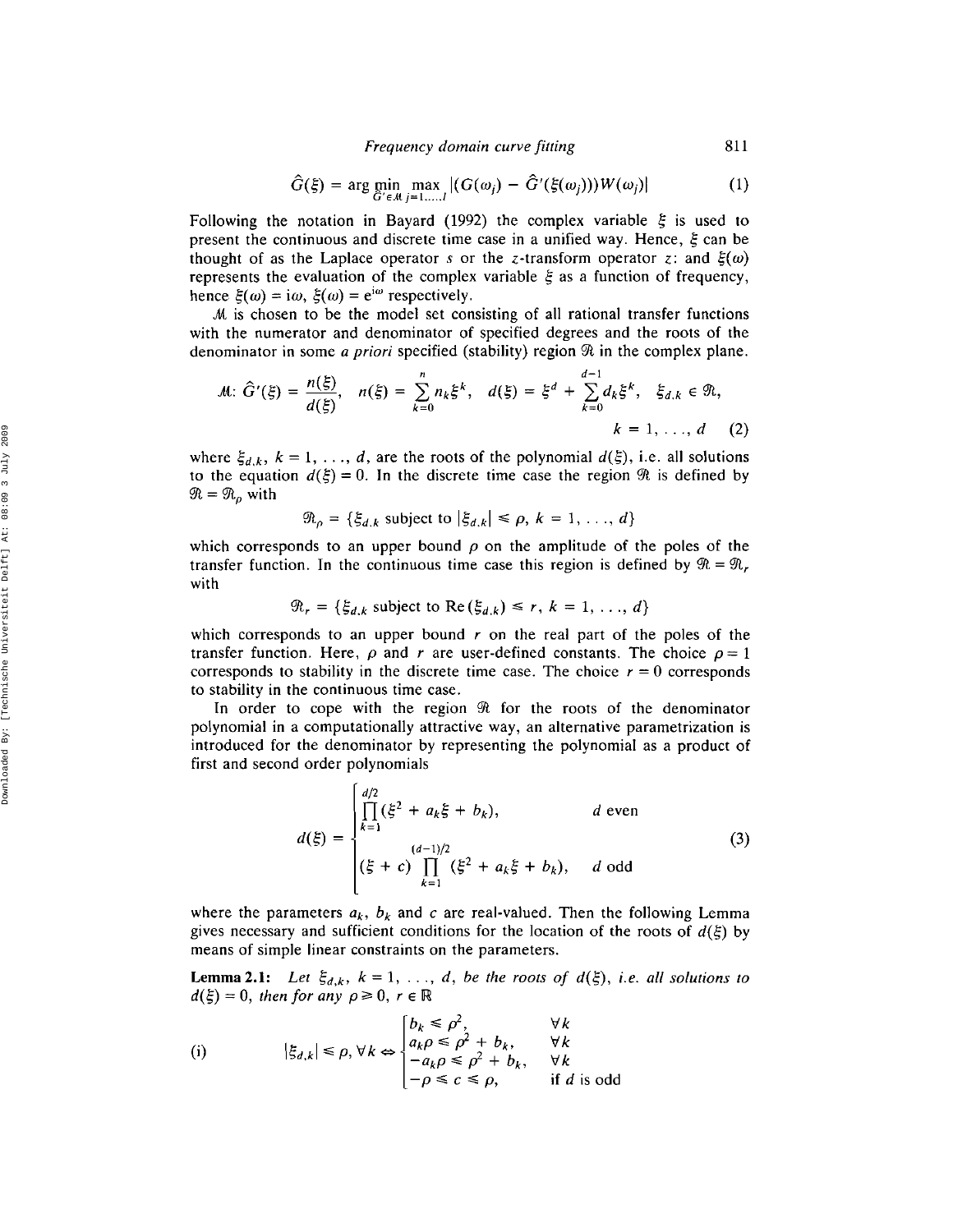812 *R.* G. *Hakvoort and P. M.* J. *Van den Hoi*

(ii) 
$$
\operatorname{Re}(\xi_{d,k}) \le r, \forall k \Leftrightarrow \begin{cases} b_k + a_k r + r^2 \ge 0, & \forall k \\ a_k \ge -2r, & \forall k \\ c \ge -r, & \text{if } d \text{ is odd} \end{cases}
$$

Proof:

(i) First notice that  $\xi + c = 0$  has a solution  $|\xi| \le \rho$  if and only if  $|c| \le \rho$ . Next, consider a second-order term  $\xi^2 + a\xi + b$ . This polynomial has all its roots in a disc with radius  $\rho$  if and only if the polynomial  $(z\rho)^2 + a(z\rho) + b$  has all its roots in the unit disc. From the Schur-Cohn test, see Jacobs (1974, Chapter 3) it follows that this is the case if and only if  $b^2 \le \rho^4$  and  $(\rho a)^2 \le (\rho^2 + b)^2$  or equivalently  $b \le \rho^2$ ,  $-b \le \rho^2$ ,  $\rho a \le \rho^2 + b$  and  $-\rho a \le$  $\hat{\rho}^2 + b$ , which yields the desired result by noting that the inequality  $-b \le \rho^2$  is superfluous.

(ii) First notice that  $\xi + c = 0$  has a solution Re  $(\xi) \le r$  if and only if  $Re(c) = c \ge -r$ . Next consider a second order term  $\xi^2 + a\xi + b$ . This polynomial has roots with real parts less than or equal to *r* if and only if the polynomial  $(s + r)^2 + a(s + r) + b$  has roots with non-negative real parts. From the Routh-Hurwitz test, see Jacobs (1974, Chapter 3) it follows that this is the case if and only if  $2r + a \ge 0$  and  $r^2 + ar + b \ge 0$ .  $\Box$ 

Note that the first part of the Lemma has a straightforward application in restricting the roots of the denominator to the region  $\mathfrak{R}_{\rho}$  by means of simple linear parameter constraints. The second part of the Lemma can obviously be applied in restricting the roots of the denominator to the region  $\Re$ , by means of simple linear parameter constraints. The conditions given in Lemma 2.1 are necessary and sufficient conditions, which implies that any polynomial  $d(\xi)$  with roots in the specified regions in the complex plane can be parametrized in such a way that the parameter constrains of Lemma 2.1 are satisfied.

After this close look at the model parametrization the actual curve fit problem is considered. The objective (1) can be written as

$$
\min_{\hat{G}' \in \mathcal{M}} \max_{j=1,\dots,l} |(G(\omega_j) - \hat{G}'(\xi(\omega_j)))W(\omega_j)|
$$
\n
$$
= \min_{h_x, \hat{G}' \in \mathcal{M}} h_{\infty} \text{ subject to } |(G(\omega_j) - \hat{G}'(\omega_j)))W(\omega_j)| \le h_{\infty}, \quad j = 1, \dots, l
$$
\n
$$
= \min_{h_x, n(\xi), d(\xi)} h_{\infty}^2 \text{ subject to } \left| \left( G(\omega_j) - \frac{n(\xi(\omega_j))}{d(\xi(\omega_j))} \right) W(\omega_j) \right|^2 \le h_{\infty}^2
$$
\n
$$
= \min_{h_x, n(\xi), d(\xi)} h_{\infty}^2, \text{ subject to } W^2(\omega_j) |G(\omega_j) d(\xi(\omega_j)) - n(\xi(\omega_j))|^2 \le h_{\infty}^2 |d(\xi(\omega_j))|^2
$$
\n
$$
j = 1, \dots, l, \xi_{d,k} \in \mathcal{R}
$$
\n
$$
= \min_{h_x, n(\xi), d(\xi)} h_{\infty}^2, \text{ subject to } W^2(\omega_j) |G(\omega_j) d(\xi(\omega_j)) - n(\xi(\omega_j))|^2 \le h_{\infty}^2 |d(\xi(\omega_j))|^2
$$

which is a nonlinear constrained optimization problem. Hence the solution of the curve fit problem (1) is given by the solution of the nonlinear constrained optimization problem (4). In this nonlinear programming problem the numerator  $n(\xi)$  is parametrized as given in (2) and the denominator  $d(\xi)$  is parametrized as given in (3). The roots of the denominator polynomial are restricted to the region  $\Re$  by means of additional linear constraints, see Lemma 2.1. The nonlinear optimization problem (4) can be tackled by applying standard software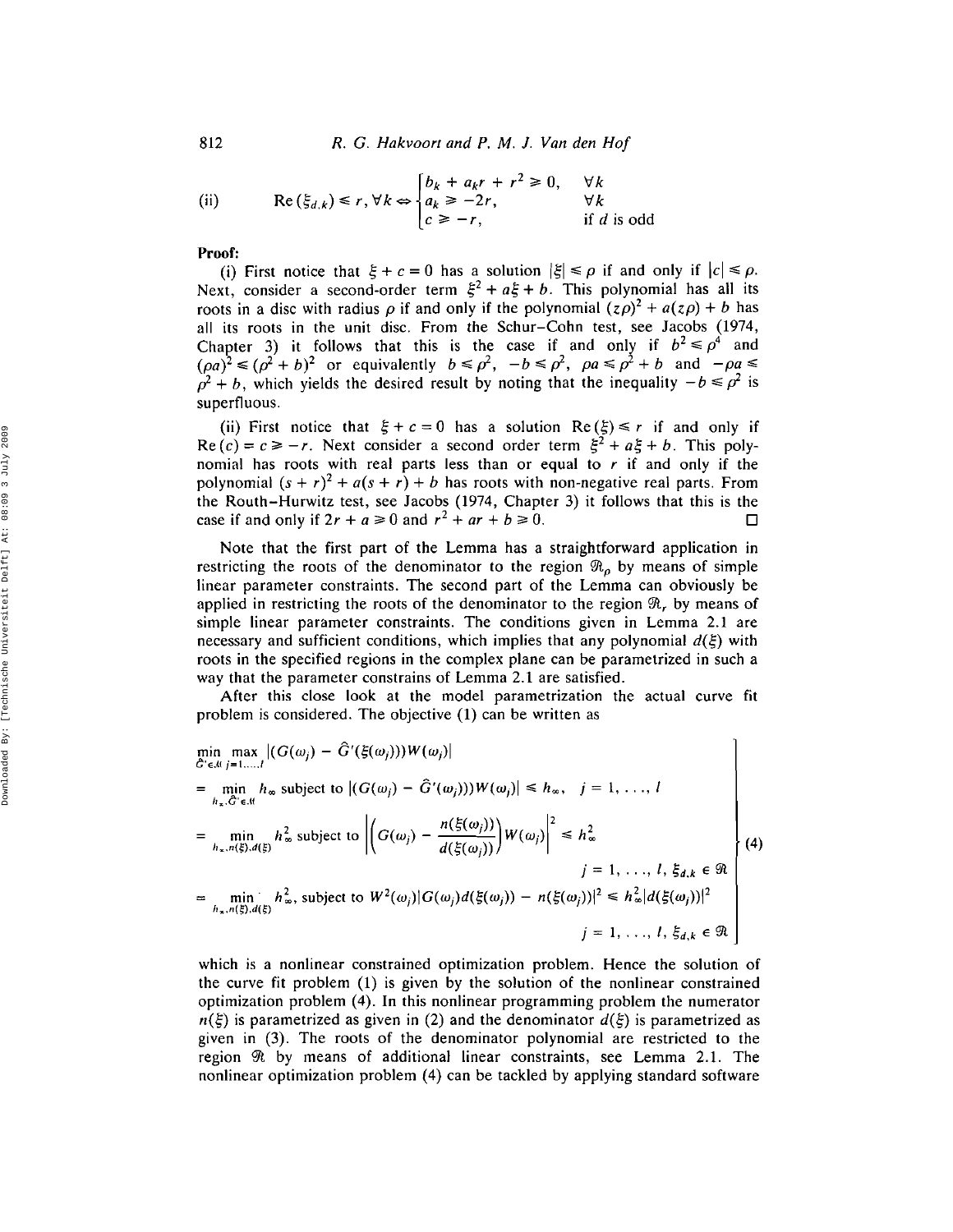for nonlinear constrained optimization. In § 4 some aspects of the practical implementation will be discussed. At this moment it is only noted that (4) is a smooth nonlinear problem, as the partial derivatives of the constraints and the objective function to the parameters are continuous functions.

### 3. The initial estimate

The nonlinear constrained optimization problem (4), which provides the solution for the curve fit problem (1), can generally only be solved satisfactorily if a good initial estimate is available. Such an initial estimate should satisfy two properties. First, it should be a feasible solution for the nonlinear optimization problem, which in fact means that its denominator roots should be in the region *P*. Second it should be close to the optimal solution in the sense that a low, although not necessarily minimal, criterion value is achieved. To arrive at such an initial estimate a three-step procedure is proposed here. In the first step an iteration is performed in order to obtain a curve fit model which is expected to yield a low criterion value. However, the poles of the model are not restricted to the region  $\Re$ . In the second step then, the poles are mirrored into the region  $\mathcal{R}$ , which ensures feasibility of the model. But this may happen at the price of an increase in criterion value. Therefore, in the third and final step a new optimization is performed with respect to the numerator, the denominator being fixed. This will then yield an initial model which satisfies the constraints in the nonlinear optimization problem (4) and also has a low criterion value  $h_{\infty}^2$ .

The first step consists of an iterative procedure using linear programming techniques. The following model structure is considered,

$$
M: \hat{G}'(\xi) = \frac{n(\xi)}{d(\xi)}, \quad n(\xi) = \sum_{k=0}^{n} n_k \xi^k, \quad d(\xi) = \xi^d + \sum_{k=0}^{d-1} d_k \xi^k
$$

hence stability of the model is not required or, more specifically, the location of the denominator roots is not restricted to the region  $\Re$ . For some positive, real-valued weight  $\widetilde{W}(\omega_i)$  the following optimization problem is considered

$$
\min_{n(\xi),d(\xi)} \max_{j=1,\ldots,l} |(G(\omega_j)d(\xi(\omega_j)) - n(\xi(\omega_j)))\widetilde{W}(\omega_j)| \tag{5}
$$

or equivalently

$$
\min_{h_x, n(\xi), d(\xi)} h_\infty \text{ subject to } |(G(\omega_j)d(\xi(\omega_j)) - n(\xi(\omega_j)))\widetilde{W}(\omega_j)| \le h_\infty
$$
\n
$$
j = 1, ..., l
$$
\n(6)

Before continuing, an auxiliary lemma is presented.

**Lemma 3.1:** *Consider the function*  $f_{m'}(x)$ :  $\mathbb{C} \rightarrow \mathbb{R}$ , *defined by* 

$$
f_m(x) = \max_{k'=1,\ldots,m'} \text{Re}\left(c_{m',k'}x\right)
$$

with  $c_{m',k'} = e^{2\pi(k'/m')i}$ ,  $k' = 1, 2, ..., m' \ge 3$ , where Re(·) denotes the real part *of* ., *then*

(i) 
$$
f_{m'}(x) \le |x| \le \frac{f_{m'}(x)}{\cos\left(\frac{\pi}{m'}\right)}
$$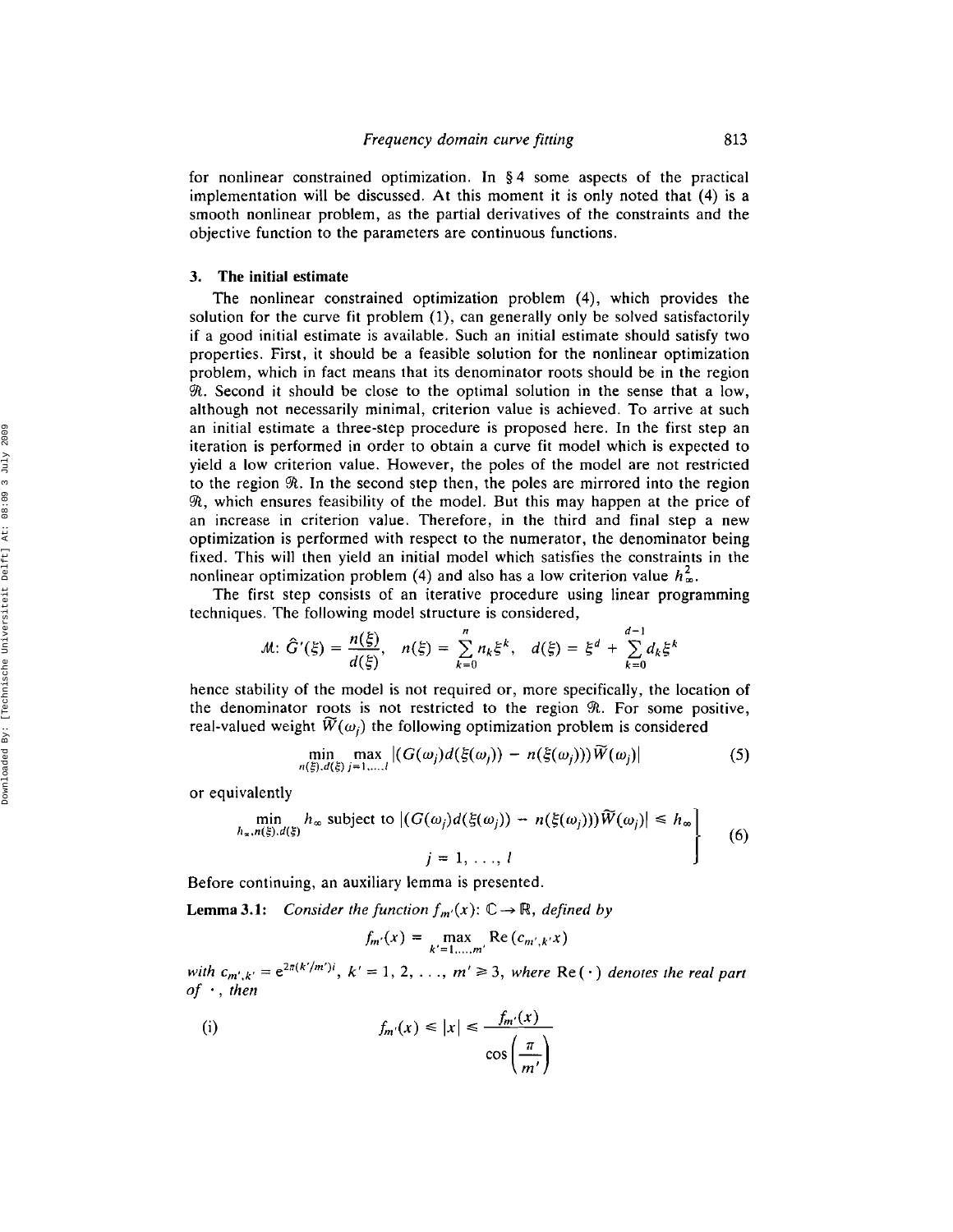R, G. *Hakvoort and* P, M. *J, Van den Hof*

(ii) 
$$
\lim_{m' \to \infty} f_m(x) = |x|
$$

**Proof:** For any *x* and any  $c_{m',k'}$  with  $|c_{m',k'}| = 1$ , Re  $(c_{m',k'}x) \le |c_{m',k'}x| \le |c_{m',k'}x|$  $|c_{m'k'}| |x| = |x|$ , which proves the left-hand inequality of (i). Further, for any *x* there exist an integer  $l'$  and

$$
\delta \in \left[ -\frac{\pi}{m'}, \frac{\pi}{m'} \right)
$$

such that  $x = |x| e^{(2\pi (l'/m') + \delta)i}$ , yielding

Re 
$$
(c_{m',k'}x)
$$
 = Re  $(e^{2\pi(k'/m')i}|x|e^{(2\pi(l'/m')+\delta)i})$  =  $|x|Re(e^{(2\pi(k'+l')/m'+\delta)i})$   
 =  $|x|\cos\left(2\pi\frac{k'+l'}{m'}+\delta\right)$ 

If  $k' = k^*$  is chosen such that  $k^* + l' = n'm'$  for some integer *n'*, this gives

$$
\operatorname{Re}\left(c_{m',k^{*}}x\right) = |x|\cos\left(2\pi n' + \delta\right) = |x|\cos\left(\delta\right) \ge |x|\cos\left(\frac{\pi}{m'}\right)
$$

$$
\Leftrightarrow |x| \le \frac{\operatorname{Re}\left(c_{m',k^{*}}x\right)}{\cos\left(\frac{\pi}{m'}\right)}
$$

which proves the right-hand inequality of part (i). Finally, part (ii) immediately follows from part (i) for  $m' \rightarrow \infty$ .

Moreover, it is easy to show that the bounds in (i) are tight in the sense that there exists an  $x$  such that the lower bound becomes equality, and there is an  $x$ such that the upper bound becomes equality. The Lemma, in fact, says that the amplitude of a complex number can be calculated approximately by checking a number of different directions in the complex plane.

Using the  $c_{m',k'}$  defined in Lemma 3.1 the optimization problem (6) can be approximated by the optimization problem

$$
\min_{h_{\infty}, n(\xi), d(\xi)} h_{\infty} \text{ subject to } \text{Re}\left(c_{m',k'}(G(\omega_j)d(\xi(\omega_j)) - n(\xi(\omega_j)))\overline{W}(\omega_j)\right) \leq h_{\infty}
$$
\n
$$
j = 1, \dots, l, k' = 1, \dots, m'
$$

which is equivalent to the linear programming problem

$$
\begin{aligned}\n\min_{h_{\infty}, n_k, d_k} h_{\infty} \text{ subject to } \widetilde{W}(\omega_j) \operatorname{Re}(c_{m',k'} G(\omega_j) \xi^d(\omega_j)) \\
+ \sum_{k=0}^{d-1} d_k \widetilde{W}(\omega_j) \operatorname{Re}(c_{m',k'} G(\omega_j) \xi^k(\omega_j)) \\
- \sum_{k=0}^n n_k \widetilde{W}(\omega_j) \operatorname{Re}(c_{m',k'} \xi^k(\omega_j)) - h_{\infty} \le 0 \\
j = 1, \dots, l, \quad k' = 1, \dots, m'\n\end{aligned}\n\tag{7}
$$

The following theorem quantifies the accuracy of the approximation.

**Theorem 3.2:** *Denote the optimal solution of* (5) *by*  $h'_{\infty}$ ,  $n'(\xi)$ ,  $d'(\xi)$  and the *optimal solution of* (7) *by*  $h''_{\infty}$ ,  $n''(\xi)$ ,  $d''(\xi)$ , then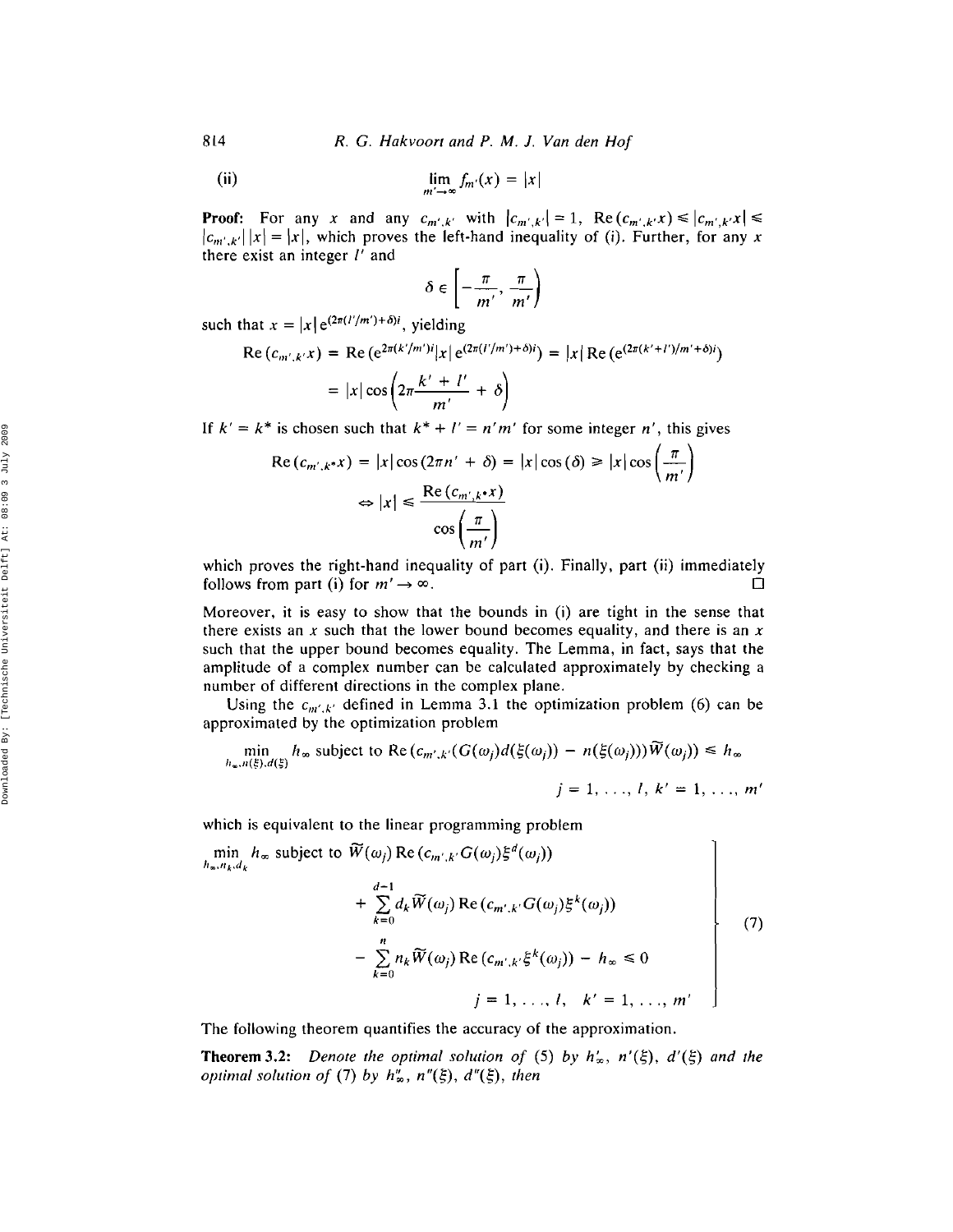(i) 
$$
h''_{\infty} \leq \max_{j=1,\dots,l} |(G(\omega_j)d'(\xi(\omega_j)) - n'(\xi(\omega_j)))W(\omega_j)|
$$
  
\n
$$
\leq \max_{j=1,\dots,l} |(G(\omega_j)d''(\xi(\omega_j)) - n''(\xi(\omega_j)))\widetilde{W}(\omega_j)| \leq \frac{h''_{\infty}}{\cos\left(\frac{\pi}{m'}\right)}
$$
  
\n(ii) 
$$
\lim_{m'\to\infty} \frac{n''(\xi)}{d''(\xi)} = \frac{n'(\xi)}{d'(\xi)}
$$

**Proof:** The second inequality in part (i) arises from the definition of  $n'(\xi)$ ,  $d'(\xi)$ . Next, it is noticed that the optimal solution to problem (7) has the property

$$
h''_{\infty} = \max_{j=1,\dots,l} f_{m'}((G(\omega_j)d''(\xi(\omega_j)) - n''(\xi(\omega_j)))\widetilde{W}(\omega_j))
$$

which yields the third inequality by applying Lemma 3.1. Finally, optimality of  $n''(\xi)$ ,  $d''(\xi)$  implies that for some j'

$$
f_{m'}((G(\omega_{j'})d'(\xi(\omega_{j'}))-n'(\xi(\omega_{j'})))\widetilde{W}(\omega_{j'}))\geq h''_{\infty}
$$

which yields the first inequality of part (i) by again applying Lemma 3.1. For  $m' \rightarrow \infty$  the right-hand side in (i) converges to the left-hand side, which proves part (ii). п

The optimization problem (7) can be solved exactly using standard linear programming software. See Luenberger (1984) for an extensive treatment of the linear programming problem and algorithms to solve it. According to Theorem 3.2 the solution to the optimization problem (7) is an arbitrarily good approximation to problem (5) for *m'* sufficiently large.

Now, to obtain a curve fit model with a low criterion value  $h_{\infty}^2$  for the nonlinear problem (4) an iteration is proposed analogously to the Sanathanan-Koerner iteration for *lz-curve* fitting (Sanathanan and Koerner 1963). In each iteration the weight  $\widetilde{W}(\omega_i)$  is chosen such that

$$
\widetilde{W}(\omega_j) = W(\omega_j) |d_{\text{prev}}(\xi(\omega_j))|^{-1}, j = 1, ..., l
$$

where  $d_{\text{prev}}(\xi)$  denotes the denominator that resulted in the previous iteration. The idea is that the optimization problem (5) more and more resembles the nonlinear problem (1). It is emphasized that, on the one hand, convergence of the iterative procedure is not guaranteed and, on the other, if it converges the ultimate outcome will generally not be equal to the optimal result of the nonlinear problem (1). However, Sanathanan and Koerner (1963) reported good results obtained with this iteration in an *lz-setting* and extensive simulations show that the procedure also works adequately in the  $l_{\infty}$ -setting adopted here, i.e. generally there is rapid convergence and a low value of the nonlinear objective function is often achieved.

As mentioned above, the model resulting from the iteration described above need not have its poles in the region  $\Re$ , as no constraints of the kind in Lemma 2.1 are imposed on the denominator. Therefore, a second step is performed which consists of mirroring the poles into the region  $\Re$ . In the discrete time case, the proposed procedure is to replace a denominator root  $\xi_{d,k} = a$ , with  $|a| > \rho$ , by a root  $\xi_{d,k} = 1/a$  if  $1/a \le \rho$ , or by a root  $\xi_{d,k} = \rho a / |a|$  if  $1/a > \rho$ .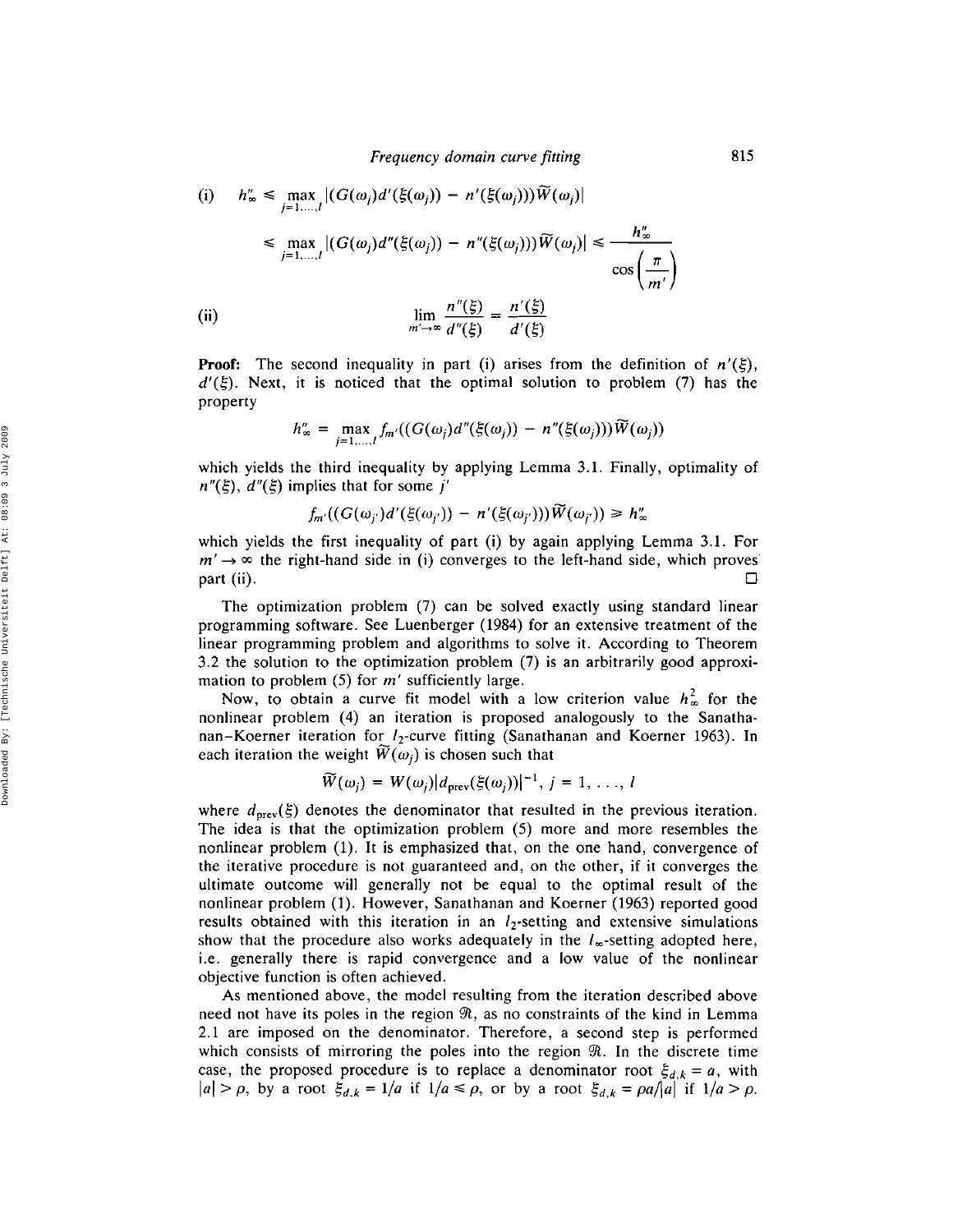Analogously, in the continuous time case, the proposed procedure is to replace a denominator root  $\xi_{d,k} = a$ , with  $\text{Re}(a) > r$ , by a root  $\xi_{d,k} = -\text{Re}(a) + \text{Im}(a)$ if  $-Re(a) \le r$ , or by a root  $\xi_{d,k} = r + Im(a)$  if  $-Re(a) > r$ . An important feature of this procedure is that no new poles will be created which are closer to the unit circle (or imaginary axis) than the poles before mirroring, Hence, no ill-conditioning will occur when the model is evaluated over the unit circle (imaginary axis) in the nonlinear curve fit procedure.

In the second step described above, the poles are put into the region  $\Re$ , but the achieved low criterion value  $h_{\infty}^2$  may be lost. Therefore, a third step is performed which consists of a final linear optimization. This optimization is basically identical to the optimization (5) of the first step, but now with the denominator  $d(\xi)$  fixed to the result of the second step. Only the numerator  $n(\xi)$  is adjusted by minimizing the criterion (5) with

$$
d(\xi(\omega_j)) = d_{\text{fixed}}(\xi(\omega_j)), \quad \widetilde{W}(\omega_j) = W(\omega_j) | d_{\text{fixed}}(\xi(\omega_j))|^{-1}, \quad j = 1, \ldots, l
$$

Note that in case a fixed denominator  $d(\xi)$  is used, or equivalently the denominator degree  $d$  is chosen to be zero, then the optimization problem (5) is identical to the optimization problem (1), This, in turn, means that in this case, the solution of the linear programming problem (7) is arbitrarily close to the solution of the nonlinear programming problem (4), The consequence of this third and final stey will generally be that a model is obtained which yields a low criteriton value  $h_{\infty}^2$  in (4), whereas it is a feasible solution to the constraints in the nonlinear programming problem. Therefore, it can be expected that the resulting model is a suitable initial estimate for the nonlinear optimization problem (4). Extensive simulations confirm this expectation.

## 4. Implementation aspects

The curve fit problem (1) appears solvable by using linear and nonlinear programming routines. In practice, things like numerical accuracy play an important role, Therefore, some modifications to the programming problems (4) and (7) may be necessary to get well-conditioned optimization problems.

From (4) it is apparent that in the continuous time case,  $\xi(\omega_i) = i\omega_i$ , the expressions on the left and right-hand side can be very large if  $\omega_i > 1$ . This may cause numerical problems, The problem is dealt with by introducing a scaling factor. A proper scaling is achieved by multiplying all constraints corresponding to  $\omega_j > 1$  in the continuous time case with the factor  $f^2(\omega_j)$  where  $f(\omega_j) = \omega_j^{-\max(n,d)}$ . Hence, one such constraint is given by

$$
f^2(\omega_j)W^2(\omega_j)|G(\omega_j)d(\xi(\omega_j)) - n(\xi(\omega_j))|^2 \leq h^2_{\infty}f^2(\omega_j)|d(\xi(\omega_j))|^2
$$

Analogously the constraints in the linear programming problem (7) need to be scaled. In the continuous time case for  $\omega_j > 1$  all terms appearing in these constraints should be multiplied with the factor  $f(\omega_i)$  as given above. In the discrete time case and in the continuous time case for frequencies smaller than or equal to 1 no scaling is required.

A slight improvement of the nonlinear programming problem (4) is obtained by replacing  $h_{\infty}^2$  by a new parameter  $h_{\infty,2}$ . A consequence of this is that the objective function becomes linear, which is, in general, preferable to a nonlinear objective function,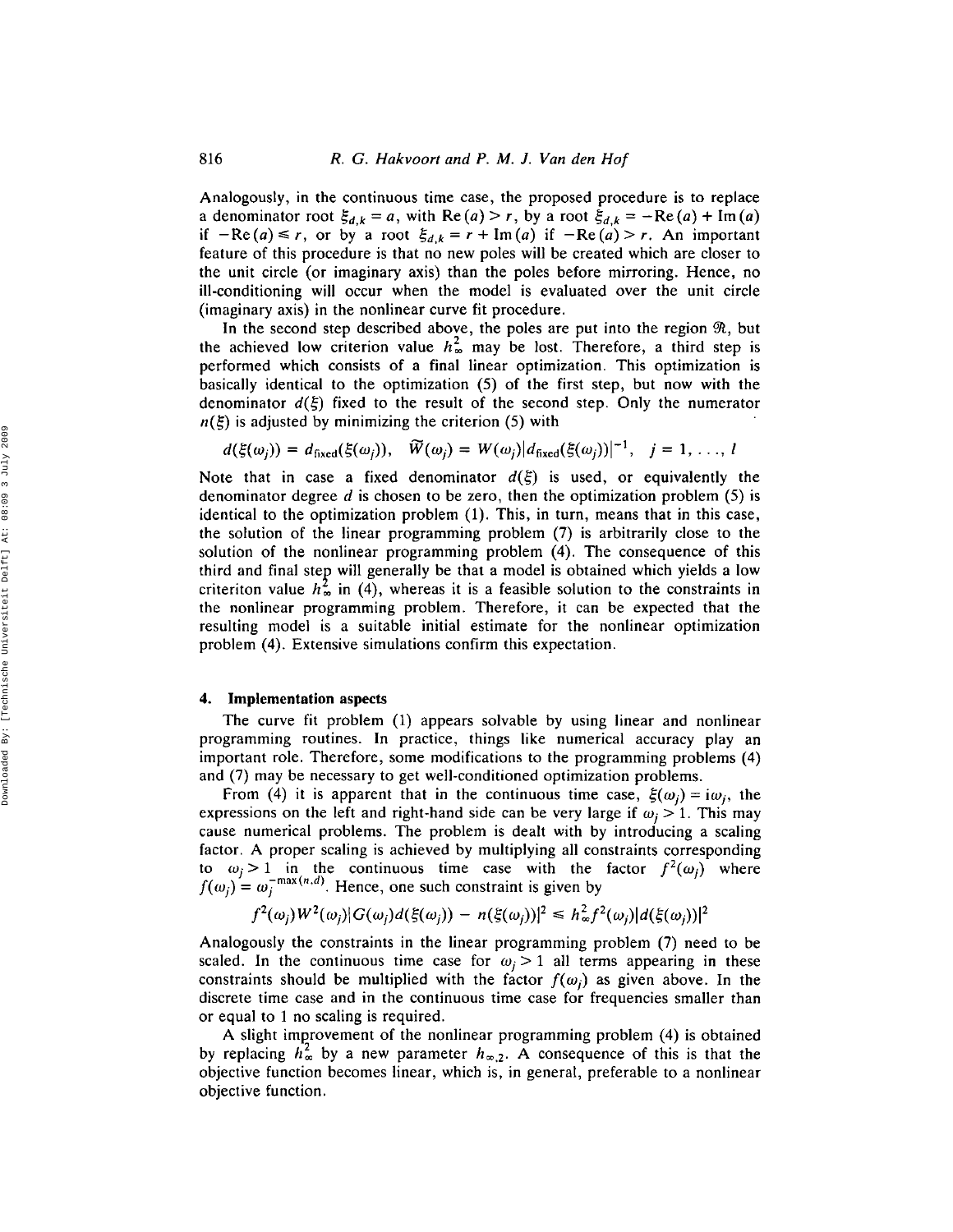For the simulations in § 6 the sequential quadratic programming method implemented in the FORTRAN NAG-library has been used, see Gill *et al.* (1981) for details about this method, This method requires the first partial derivatives of the nonlinear constraints, To compute these the fact can be used that for any complex-valued function  $y(x_1, \ldots, x_n)$  of the real variables  $x_1, \ldots,$  $x_n$  the first (partial) derivative of the squared magnitude is given by

$$
\frac{\partial |y(x_1, \ldots, x_n)|^2}{\partial x_k} = \frac{\partial y' y}{\partial x_k} = y' \frac{\partial y}{\partial x_k} + \frac{\partial y'}{\partial x_k} y
$$
  
=  $y' \frac{\partial y}{\partial x_k} + (y' \frac{\partial y}{\partial x_k})' = 2 \operatorname{Re} (y'(x_1, \ldots, x_n) \frac{\partial y(x_1, \ldots, x_n)}{\partial x_k})$ 

where y' is the complex conjugate of y and  $Re(y)$  is the real part of y. Then the first partial derivatives of the constraints in (4) are straightforwardly computed as

$$
\frac{\partial W^{2}(\omega_{j})|G(\omega_{j})d(\xi(\omega_{j})) - n(\xi(\omega_{j}))|^{2} - h_{\infty,2}|d(\xi(\omega_{j}))|^{2}}{\partial h_{\infty,2}} = -|d(\xi(\omega_{j}))|^{2}
$$
\n
$$
\frac{\partial W^{2}(\omega_{j})|G(\omega_{j})d(\xi(\omega_{j})) - n(\xi(\omega_{j}))|^{2} - h_{\infty,2}|d(\xi(\omega_{j}))|^{2}}{\partial n_{k}}
$$
\n
$$
= -2W^{2}(\omega_{j}) \operatorname{Re}\Big((G(\omega_{j})d(\xi(\omega_{j})) - n(\xi(\omega_{j})))'\frac{\partial n(\xi(\omega_{j}))}{\partial n_{k}}\Big)
$$
\n
$$
= -2W^{2}(\omega_{j}) \operatorname{Re}\big((G(\omega_{j})d(\xi(\omega_{j})) - n(\xi(\omega_{j})))'\xi^{k}(\omega_{j})\big)
$$
\n
$$
\frac{\partial W^{2}(\omega_{j})|G(\omega_{j})d(\xi(\omega_{j})) - n(\xi(\omega_{j}))|^{2} - h_{\infty,2}|d(\xi(\omega_{j}))|^{2}}{\partial a_{k}}
$$
\n
$$
= 2 \operatorname{Re}\Big((W^{2}(\omega_{j})(G(\omega_{j})d(\xi(\omega_{j})) - n(\xi(\omega_{j})))'G(\omega_{j}) - h_{\infty,2}d'(\xi(\omega_{j})))\frac{\partial d(\xi(\omega_{j}))}{\partial a_{k}}\Big)
$$
\n
$$
= 2 \operatorname{Re}\Big((W^{2}(\omega_{j})(G(\omega_{j})d(\xi(\omega_{j})) - n(\xi(\omega_{j})))'G(\omega_{j})
$$
\n
$$
- h_{\infty,2}d'(\xi(\omega_{j}))\frac{d(\xi(\omega_{j}))\xi(\omega_{j})}{\xi^{2}(\omega_{j}) + a_{k}\xi(\omega_{j}) + b_{k}}\Big)
$$
\n
$$
\frac{\partial W^{2}(\omega_{j})|G(\omega_{j})d(\xi(\omega_{j})) - n(\xi(\omega_{j}))|^{2} - h_{\infty,2}|d(\xi(\omega_{j}))|^{2}}{\partial b_{k}}
$$
\n
$$
= 2 \operatorname{Re}\Big((W^{2}(\omega_{j})(G(\omega_{j})d(\xi(\omega_{j})) - n(\xi(\omega_{j})))'G(\omega_{j}) - h_{\infty,
$$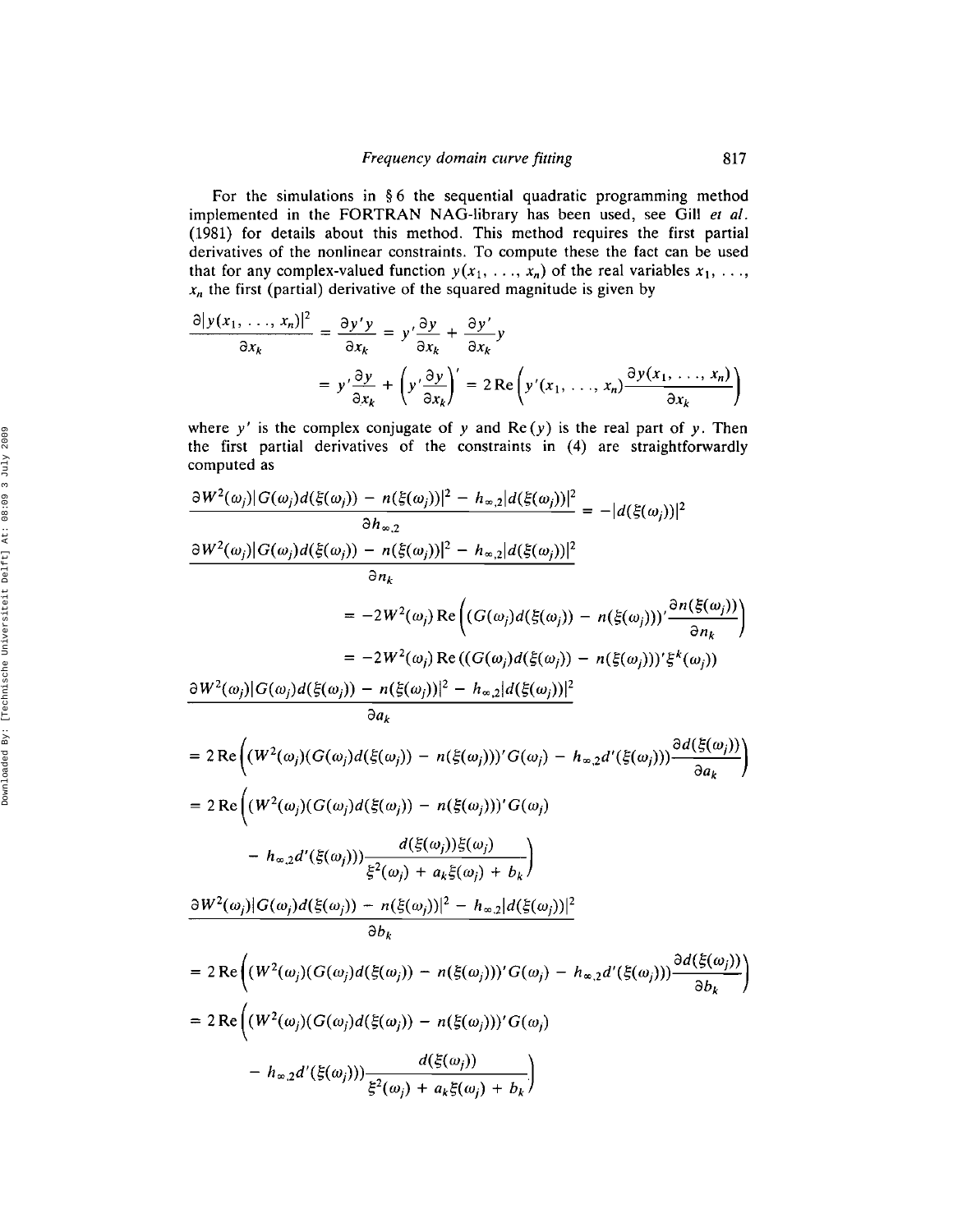$$
\frac{\partial W^{2}(\omega_{j})|G(\omega_{j})d(\xi(\omega_{j})) - n(\xi(\omega_{j}))|^{2} - h_{\infty,2}|d(\xi(\omega_{j}))|^{2}}{\partial c}
$$
\n
$$
= 2 \operatorname{Re}\left((W^{2}(\omega_{j})(G(\omega_{j})d(\xi(\omega_{j})) - n(\xi(\omega_{j})))'G(\omega_{j}) - h_{\infty,2}d'(\xi(\omega_{j})))\frac{\partial d(\xi(\omega_{j}))}{\partial c}\right)
$$
\n
$$
= 2 \operatorname{Re}\left((W^{2}(\omega_{j})(G(\omega_{j})d(\xi(\omega_{j})) - n(\xi(\omega_{j})))'G(\omega_{j}) - h_{\infty,2}d'(\xi(\omega_{j})))\frac{d(\xi(\omega_{j}))}{\xi(\omega_{j}) + c}\right)
$$

If a scaling  $f(\omega_i)$  is used the expressions should, of course, be changed accordingly.

Finally it is noticed that the parametrization (3) is not unique as there is freedom in the ordering of the second-order terms. It depends on the specific nonlinear programming routine that is used whether this non-uniqueness in the solution space will cause trouble. The routine applied for the simulations in § 6 has no difficulties with it. If a routine is used that has difficulties with the non-uniqueness, uniqueness may be enforced by specifying additional constraints which correspond to ordering the second-order terms uniquely. These constraints may, for example, be the following linear constraints,

$$
a_1 > a_2 > \cdots > a_p
$$
,  $p = d/2$  or  $p = (d - 1)/2$ 

yielding a unique parametrization which, however, excludes the possibility of identical a-parameters in two second-order polynomials.

# **5. The multivariable** case

In this section, extensions of the curve fit procedure to the multivariable case are presented.

### *5.1. The curve fit procedure*

Consider complex-valued frequency response data  $G(\omega_i)$ ,  $j = 1, \ldots, l$ , where  $G(\omega_i)$  is an  $m \times n$  matrix, and the real-valued  $m \times n$  weighting matrix  $W(\omega_i)$ ,  $j = 1, \ldots, l$ . The objective is to find a stable rational transfer function  $\hat{G}(\xi)$  in a certain model set M that optimally describes the frequency response data in a weighted  $l_{\infty}$ -sense

$$
\hat{G}(\xi) = \arg \min_{\hat{G}' \in \mathcal{M}} \max_{i',j',j} |(G_{i',j'}(\omega_j) - \hat{G}'_{i',j'}(\xi(\omega_j))) W_{i',j'}(\omega_j)| \tag{8}
$$

For the model set  $M$  a parametrization is chosen which is highly flexible but still easy to handle

$$
M: \hat{G}'(\xi) = D_L^{-1}(\xi) N(\xi) D_R^{-1}(\xi)
$$

$$
N(\xi) = \begin{bmatrix} N_{11}(\xi) & \cdots & N_{1n}(\xi) \\ \vdots & \ddots & \vdots \\ N_{m1}(\xi) & \cdots & N_{mn}(\xi) \end{bmatrix}, \quad N_{i'j'}(\xi) = \sum_{k=0}^{n_{i'j'}} n_{i'j'}(k) \xi^k
$$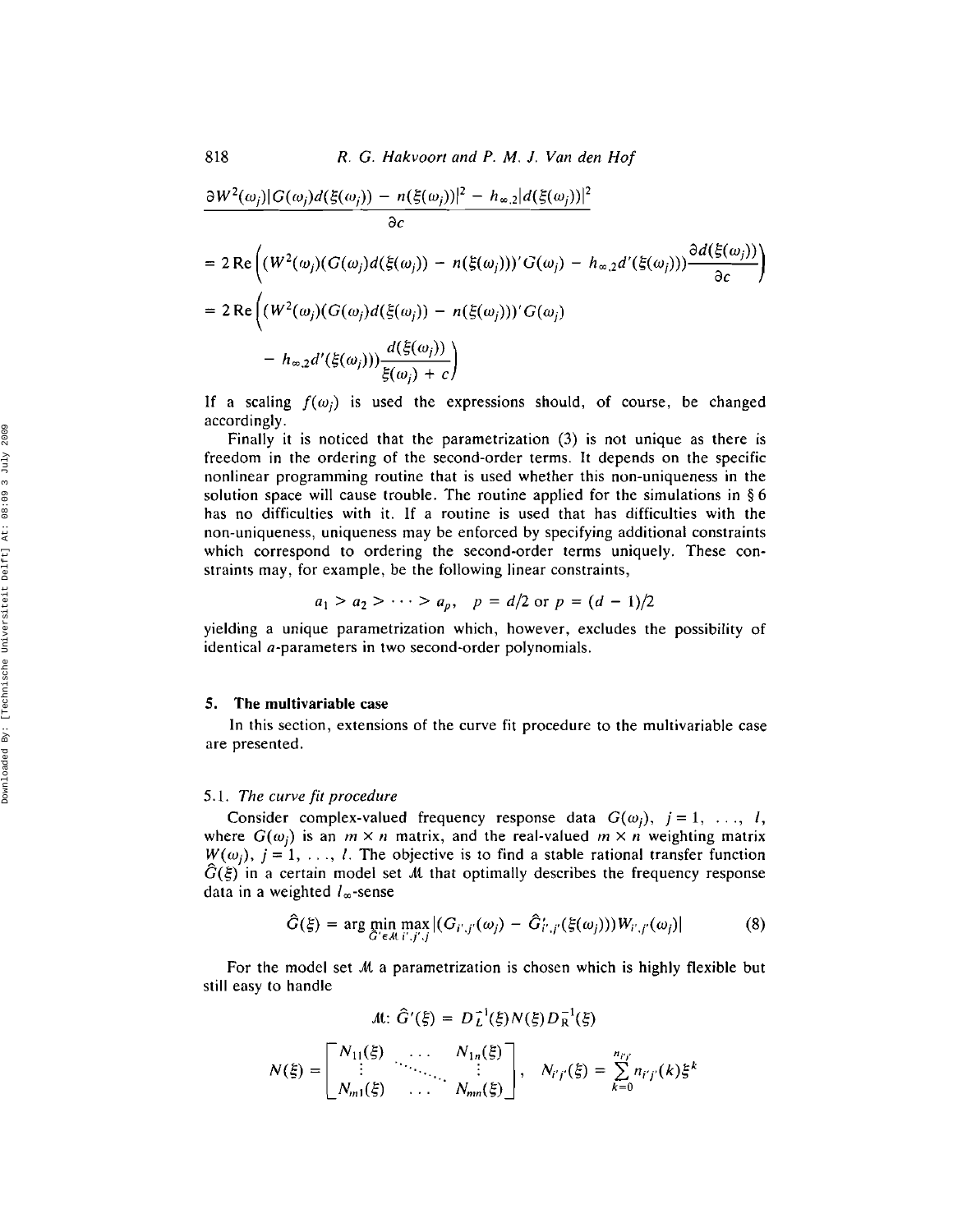$$
D_{L}(\xi) = \text{diag} \{ D_{L1}(\xi), \dots, D_{Lm}(\xi) \}
$$
  
\n
$$
D_{L'i'}(\xi) = \xi^{d_{Li'}} + \sum_{k=0}^{d_{Li'}-1} d_{Li'}(k) \xi^{k}, \xi_{D_{Li'},k} \in \mathcal{R}
$$
  
\n
$$
D_{R}(\xi) = \text{diag} \{ D_{R1}(\xi), \dots, D_{Rn}(\xi) \}
$$
  
\n
$$
D_{Rj'}(\xi) = \xi^{d_{Rj'}} + \sum_{k=0}^{d_{Rj'}-1} d_{Rj'}(k) \xi^{k}, \xi_{D_{Rj'},k} \in \mathcal{R}
$$

where  $\xi_{D_{1i},k}$  and  $\xi_{D_{Ri},k}$  denote the roots of the polynomials  $D_{Li'}(\xi)$  and  $D_{Ri'}(\xi)$ respectively. Consequently, the transfer function from input  $j$  to output  $i$  is given by

$$
\hat{G}'_{i'j'}(\xi) = \frac{N_{i'j'}(\xi)}{D_{\mathrm{L}i'}(\xi)D_{\mathrm{R}j'}(\xi)}
$$

The generic (McMillan) order of the transfer function  $\hat{G}'(\xi)$  is  $\sum_{i'=1}^{m} d_{Li'} + \sum_{j'=1}^{n} d_{Rj'}$ . The flexibility of this parametrization lies in the freedom of choosing values for the structure indices  $n_{i'j'}$ ,  $d_{Li'}$ ,  $d_{Rj'}$ . This is in contrast with, for example, Bayard (1992) where a parametrization has been chosen with a scalar denominator polynomial, i.e.  $D_{\text{L}}(\xi) = \text{diag}(d(\xi), ..., d(\xi)),$  $D_{\rm R}(\xi) = I$ . The consequence of that choice is that the generic McMillan order of the MIMO system is min $(m, n)$  deg $(d(\xi))$ . With such a parametrization, in general, nominal models are estimated which have a (much) higher order than the underlying system. This becomes clear from a simple example.

**Example 5.1:** Consider a multivariable system with two inputs and two outputs, where each  $G'_{i'j'}(z)$  is a first-order transfer function, different from the other transfer functions (no common poles). Hence the order of the MIMO system is 4. If a parametrization with a scalar denominator polynomial is used to identify the system, a denominator polynomial of degree 4 is required (in the case of non-approximate identification). However, because of round-off errors and noise the resulting identified nominal model will, in general, have order  $2 \times 4 = 8!$  If the parametrization proposed above with diagonal left and right denominator matrices is used, it is, for example, possible to choose  $d_{L1} = d_{L2} = d_{R1} = d_{R2} =$ 1 or  $d_{L1} = d_{L2} = 2$ ,  $d_{R1} = d_{R2} = 0$  or  $d_{L1} = d_{L2} = 0$ ,  $d_{R1} = d_{R2} = 2$ , each of these cases leading to fourth-order nominal models being estimated. n

Of course, there are examples in which the parametrization proposed here also requires a higher order nominal to be estimated, but due to the higher flexibility in the parametrization this redundancy is less than in the case of a scalar denominator polynomial.

To determine appropriate values for  $d_{Li'}$  and  $d_{Rj'}$ , in practice, it is suggested first to fit SISO transfer functions to each set of frequency response data  $G_{i'j'}(\omega_j)$ ,  $j = 1, \ldots, l$ , using the techniques described in the previous sections. Now poles that are very close to each other (according to the user's judgement) can be assumed to be identical. Values for  $d_{\mathbf{L}i'}$  and  $d_{\mathbf{R}j'}$  can next be determined by observing if the poles repeat in the same row (output) or column (input) respectively. Next the MIMO curve fit problem can be solved using the techniques described below. An example of this procedure is given in § 6.

By choosing the alternative parametrization for the denominator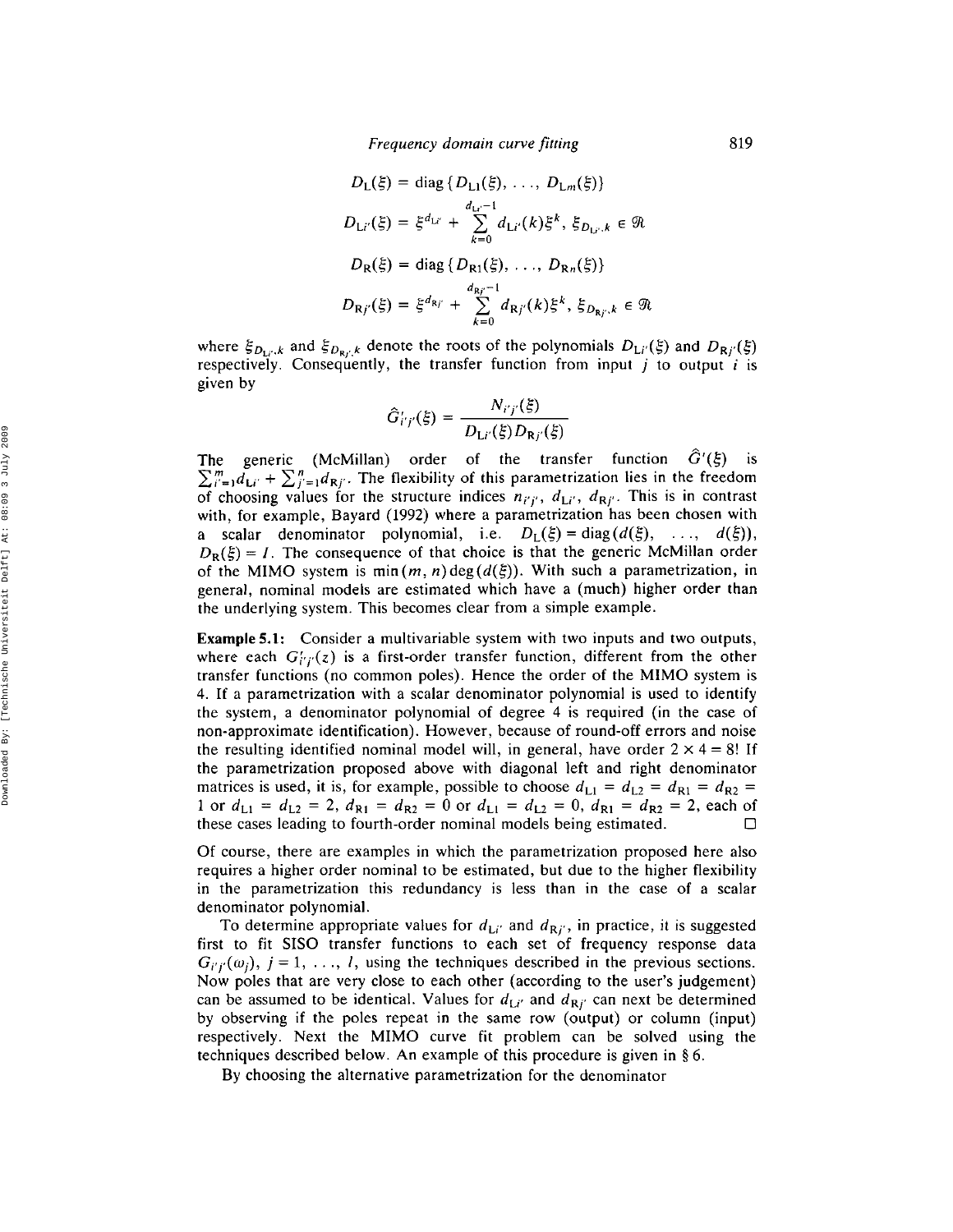820 *R.* G. *Hakvoort and P. M.* J. *Van den Ho!*

$$
D_{Li'}(\xi) = \begin{cases} \n\prod_{k=1}^{d_{Li}/2} (\xi^2 + a_{Li'}(k)\xi + b_{Li'}(k)), & d_{Li'} \text{ even} \\
\prod_{k=1}^{(d_{Li'}-1)/2} (\xi + c_{Li'}) \prod_{k=1}^{(d_{Li'}-1)/2} (\xi^2 + a_{Li'}(k)\xi + b_{Li'}(k)), & d_{Li'} \text{ odd} \\
\prod_{k=1}^{d_{Rj}/2} (\xi^2 + a_{Rj'}(k)\xi + b_{Rj'}(k)), & d_{Rj'} \text{ even} \\
\prod_{k=1}^{(d_{Rj}/2)} (\xi + c_{Rj'}) \prod_{k=1}^{(d_{Rj'}-1)/2} (\xi^2 + a_{Rj'}(k)\xi + b_{Rj'}(k)), & d_{Rj'} \text{ odd}\n\end{cases}
$$

the roots of the denominator polynomials can be restricted to the (stability) region  $\Re$  by means of linear constraints on the parameters  $a_{Li'}(k)$ ,  $a_{Ri'}(k)$ ,  $b_{Li'}(k)$ ,  $b_{Rj'}(k)$ ,  $c_{Li'}$  and  $c_{Rj'}$  as given in Lemma 2.1, analogously to the SISO case.

Analogously to the derivation of (4) the objective (8) can be written as

$$
\min_{\hat{G}' \in \mathcal{M} \; i', j', j} \max_{\hat{G}' \in \mathcal{M} \; i', j', j} |(G_{i'j'}(\omega_j) - \hat{G}'_{i'j'}(\xi(\omega_j))) W_{i'j'}(\omega_j)|
$$
\n
$$
= \min_{h_{\infty}, N, D_{\text{L}}, D_{\text{R}}} h_{\infty}^2 \text{ subject to}
$$
\n
$$
W_{i'j'}^2(\omega_j) |G_{i'j'}(\omega_j) D_{\text{L}i'}(\xi(\omega_j)) D_{\text{R}j'}(\xi(\omega_j)) - N_{i'j'}(\xi(\omega_j))|^2
$$
\n
$$
\leq h_{\infty}^2 |D_{\text{L}i'}(\xi(\omega_j)) D_{\text{R}j'}(\xi(\omega_j))|^2, \quad i' = 1, ..., m, j' = 1, ..., n, j = 1, ..., l
$$
\n
$$
\xi_{D_{\text{L}i}, k} \in \mathcal{R}, i' = 1, ..., m, \xi_{D_{\text{R}j}, k} \in \mathcal{R}, j' = 1, ..., n
$$
\n(9)

which again is a smooth nonlinear constrained optimization problem.

#### *5.2. The initial estimate*

To determine the initial estimate required for the nonlinear programming problem, the three-step procedure of § 3 is proposed again. In the first step, a different parametrization is used for the denominator

$$
D_{\mathsf{L}i'}(\xi) = \xi^{d_{\mathsf{L}i'}} + \sum_{k=0}^{d_{\mathsf{L}i'}-1} d_{\mathsf{L}i'}(k) \xi^k, \ D_{\mathsf{R}j'}(\xi) = \xi^{d_{\mathsf{R}j'}} + \sum_{k=0}^{d_{\mathsf{R}j'}-1} d_{\mathsf{R}j'}(k) \xi^k
$$

hence without restricting the roots of the denominator to the region  $\Re$ . Consider two subproblems, the first one given by

$$
\min_{N(\xi), D_{\mathsf{L}}(\xi)} \max_{i', j', j} (G_{i'j'}(\omega_j) D_{\mathsf{L}i'}(\xi(\omega_j)) F_{j'}(\omega_j) - N_{i'j'}(\xi(\omega_j))) \widetilde{W}_{i'j'}(\omega_j) | \qquad (10)
$$

for some weight  $\widetilde{W}(\omega_j)$  and constant  $F_{j'}(\omega_j)$ ,  $j' = 1, \ldots, n$ , to which will be

come back later. The second subproblem is  
\n
$$
\min_{N(\xi), D_R(\xi)} \max_{i', j', j} |(G_{i'j'}(\omega_j)D_{Rj'}(\xi(\omega_j))F_{i'}(\omega_j) - N_{i'j'}(\xi(\omega_j)))\widetilde{W}_{i'j'}(\omega_j)|
$$
\n(11)

for some weight  $\widetilde{W}(\omega_j)$  and constant  $F_{i'}(\omega_j)$ ,  $i' = 1, \ldots, m$ , to which will be come back later as well. Consider the first subproblem. It is equivalent to the constrained optimization problem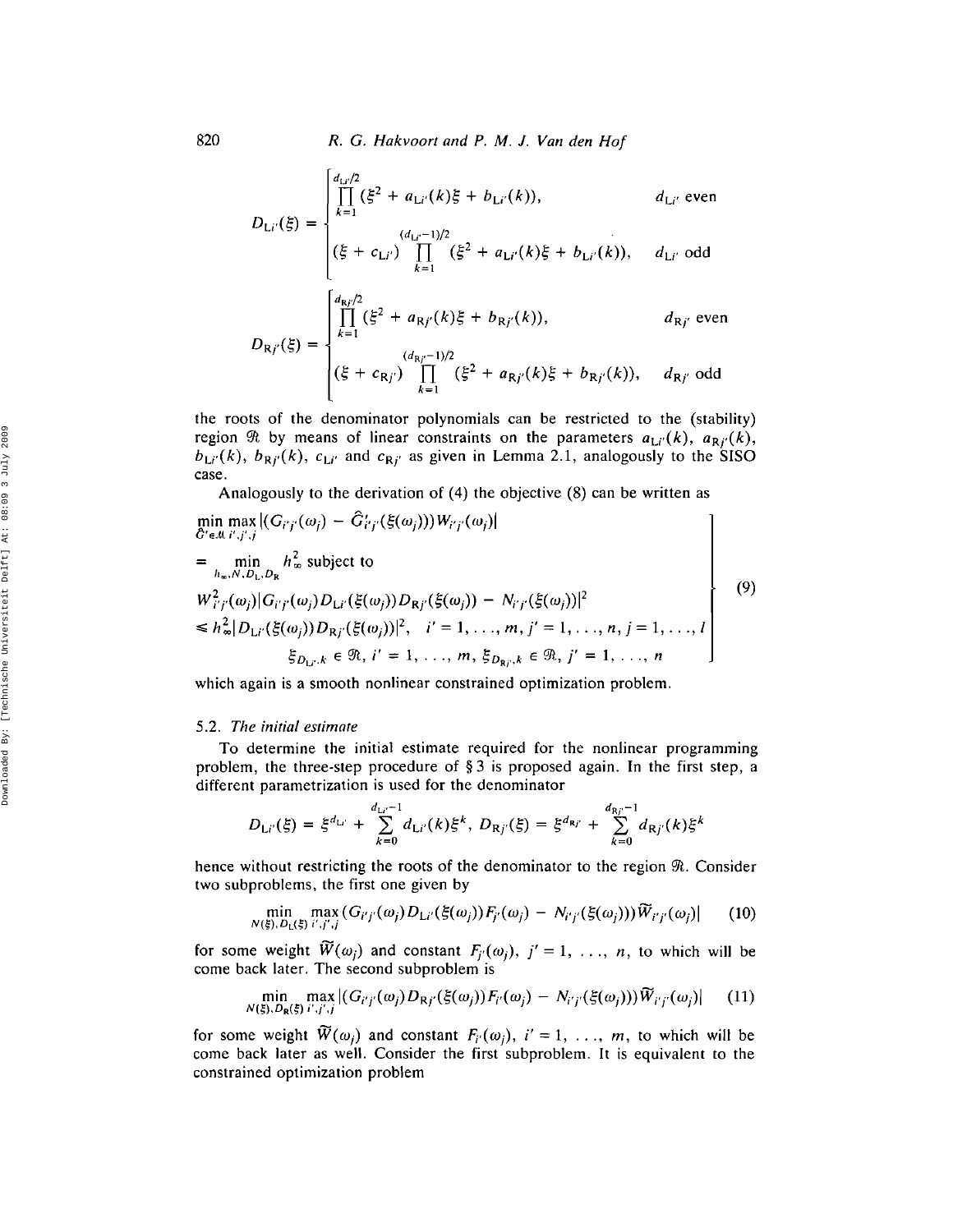min  $h_{\infty}$  subject to  $h_x, N, D_1$ 

$$
|(G_{i'j'}(\omega_j)D_{Li'}(\xi(\omega_j))F_{j'}(\omega_j)-N_{i'j'}(\xi(\omega_j)))\widetilde{W}_{i'j'}(\omega_j)|\leq h_{\infty}
$$
  

$$
i'=1,\ldots,m,\quad j'=1,\ldots,n,\quad j=1,\ldots,l
$$

which can be split up into a set of *m* independent optimization problems

$$
\min_{h_{\infty}, N_{Ff}, D_{LI'}} h_{\infty} \text{ subject to}
$$
\n
$$
|(G_{i'j'}(\omega_j)D_{Li'}(\xi(\omega_j))F_{j'}(\omega_j) - N_{i'j'}(\xi(\omega_j)))\widetilde{W}_{i'j'}(\omega_j)| \le h_{\infty}
$$
\n
$$
j' = 1, ..., n, \quad j = 1, ..., l
$$
\n(12)

for  $i' = 1, \ldots, m$ . Similar to the SISO case, this optimization problem can be solved within any accuracy desired using linear programming techniques. The details of the linear programming problem are not presented here as they are quite technical though straightforward to derive.

The second subproblem (11) can be tackled similarly to the first (10). **In** fact, both subproblems are equivalent and can be recast into each other by interchanging the roles of *i'* and *j',* One routine to solve one can also be applied to the other.

A comment is needed on how to choose the constants  $F_i(\omega_i)$ ,  $F_i(\omega_i)$  and the weight  $\widetilde{W}(\omega_i)$ . It is proposed to set these iteratively to

$$
F_{i'}(\omega_j) = D_{Li'}^{\text{prev}}(\xi(\omega_j)), F_{j'}(\omega_j) = D_{Kj'}^{\text{prev}}(\xi(\omega_j))
$$
  

$$
\widetilde{W}_{i'j'}(\omega_j) = W_{i'j'}(\omega_j) | D_{Li'}^{\text{prev}}(\xi(\omega_j)) D_{Kj'}^{\text{prev}}(\xi(\omega_j))|^{-1}
$$

where the superscript prev denotes the outcome of a previous iteration. It is then proposed to solve the optimization problems (10) and (11) in turn. Again, the idea is that these optimization problems (10) and (11) more and more resemble the nonlinear problem (9).

The second step of the three-step procedure to arrive at an initial estimate consists of mirroring all roots of the denominators  $D_{Li'}$ ,  $i' = 1, \ldots, m$ , and  $D_{\mathbf{R}i'}$ ,  $j' = 1, \ldots, n$ , into the region  $\Re$ . This is entirely similar to the SISO case. for details one is referred to § 3. The model resulting from this step will be a feasible solution to the nonlinear problem (9).

The third step consists of a final linear optimization of the numerator matrix  $N(\xi)$ , the denominator matrices  $D_L(\xi)$  and  $D_R(\xi)$  being fixed to the results of the second step. Hence, subproblem (10) is solved with

$$
D_{\text{Li}'}(\xi(\omega_j)) = D_{\text{Li}'}^{\text{fixed}}(\xi(\omega_j)), \ F_{j'}(\omega_j) = D_{\text{R}j'}^{\text{fixed}}(\xi(\omega_j))
$$
  

$$
\widetilde{W}_{i'j'}(\omega_j) = W_{i'j'}(\omega_j) | D_{\text{Li}'}^{\text{fixed}}(\xi(\omega_j)) D_{\text{R}j'}^{\text{fixed}}(\xi(\omega_j))|^{-1}
$$

Note that, in this case of fixed denominator matrices, the optimization problems (10), (11) and (8) become identical. The model resulting from this third step is expected to be a good initial estimate for the nonlinear optimization problem (9).

### *5.3. Implementation aspects*

Analogously to the SISO case a proper scaling of (12) is obtained by multiplying a constraint corresponding to *i'*, *j'* and  $\omega_i > 1$  in the continuous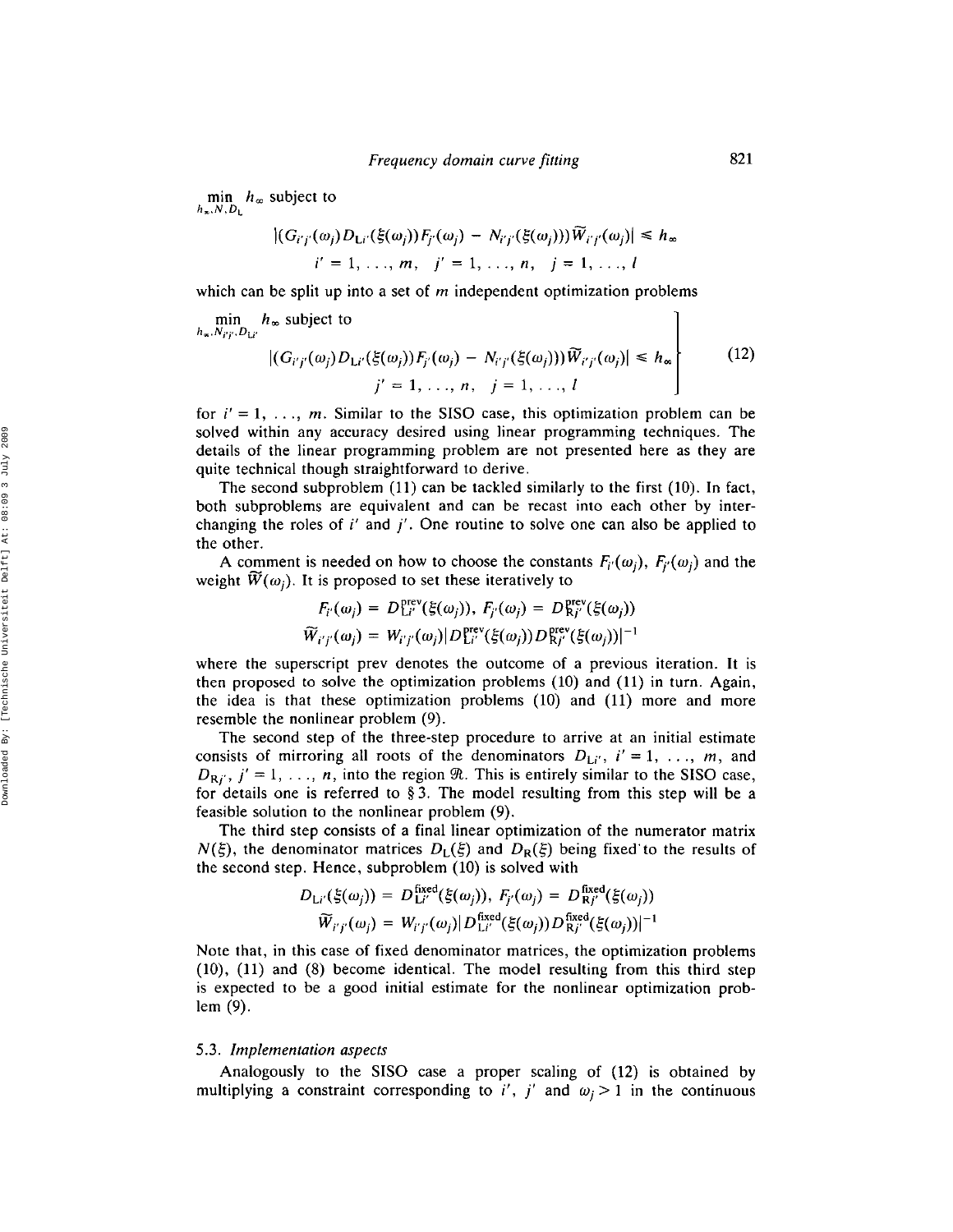time case with  $f_{i'i'}(\omega_i)$  given by

$$
f_{i'j'}(\omega_j) = \omega_j^{-\max(n_{i'j'},d_{Li'}+d_{Rj'})}
$$

A proper scaling of (9) is achieved by multiplying the constraint corresponding to *i'*, *j'* and  $\omega_i > 1$  in the continuous time case with  $f^2_{i'i'}(\omega_i)$ .

In addition to this scaling, it is advisable to scale the frequency response data  $G_{i'i'}(\omega_i)$  by means of multiplication with a constant scaling  $s_{i'i'}$  such that each transfer function is approximately of the same order of magnitude. This will improve the conditioning of the linear and nonlinear programming problems. The optimization problem itself remains identical if the weighting  $W_{i'j'}(\omega_j)$  is adjusted accordingly by dividing it by the constant scaling *Si'j"* Afterwards, the resulting numerators should be corrected by dividing each  $N_{i'j'}(\xi)$  by  $s_{i'j'}$ .

Also in the multivariable case, it is possible to replace the parameter  $h_{\infty}^2$  in (9) by a new parameter  $h_{\infty,2}$ .

The computation of the partial derivatives of the constraints to the parameters is completely analogous to the SISO case and is not performed here.

#### 6. Example

For the simulation example consider the fifth order discrete time MIMO system given by

$$
G(z) = \begin{bmatrix} z - 0.9 & 0 \ 0 & z^2 - 0.5z + 0.8 \end{bmatrix}^{-1}
$$
  
 
$$
\times \begin{bmatrix} 0.1z^2 - 0.2 & 0.1z^2 - 0.2z + 0.2 \ -0.5z^2 + 0.2z + 1 & z^2 + 0.4z - 0.3 \end{bmatrix} \begin{bmatrix} z - 0.8 & 0 \ 0 & z - 0.7 \end{bmatrix}^{-1}
$$

from which noisy frequency response measurements  $G(\omega_i)$  have been taken at 50 frequencies logarithmically distributed between  $10^{-1.5}$  and  $\pi$ . At each frequency, the noise was the sum of a real and imaginary part, and these parts were realizations of independent gaussian stochastic processes with zero mean and variance 0·1. The weighting was chosen to be equal to

$$
W(\omega_j) = \begin{bmatrix} (e^{i\omega_j} - 0.8)/(e^{i\omega_j} - 0.5) & (e^{i\omega_j} - 0.8)/(e^{i\omega_j} - 0.5) \\ (e^{i\omega_j} - 0.8)/(e^{i\omega_j} - 0.5) & (e^{i\omega_j} - 0.8)/(e^{i\omega_j} - 0.5) \end{bmatrix}
$$

The identification procedure was as follows. First SISO curve fitting has been performed on the basis of each of the four frequency responses. An initial estimate has been determined with the three-step procedure of § 3 with  $m' = 4$ . The iteration started with  $d_{prev}(q)$  set to 1 and was stopped when the maximum parameter change in both numerator and denominator was smaller than 0·05. This never took more than ten iterations. In fact, the second and third step appeared unnecessary as the resulting models were already stable. After this, the nonlinear problem of §2 was solved with  $\rho = 1$ . This has been done for different model orders in order to select an appropriate model order. The correct model orders could, in this case, be determined by looking at the Hankel singular values. If the model order had been chosen too high, small Hankel singular values occurred. The resulting estimated model orders were  $d_{11} = 2$ ,  $d_{12} = 2, d_{21} = 3, d_{22} = 3.$ 

Next, for these models a closer look was taken at the precise location of the denominator roots. It appeared that the transfer functions  $\hat{G}_{11}(z)$  and  $\hat{G}_{12}(z)$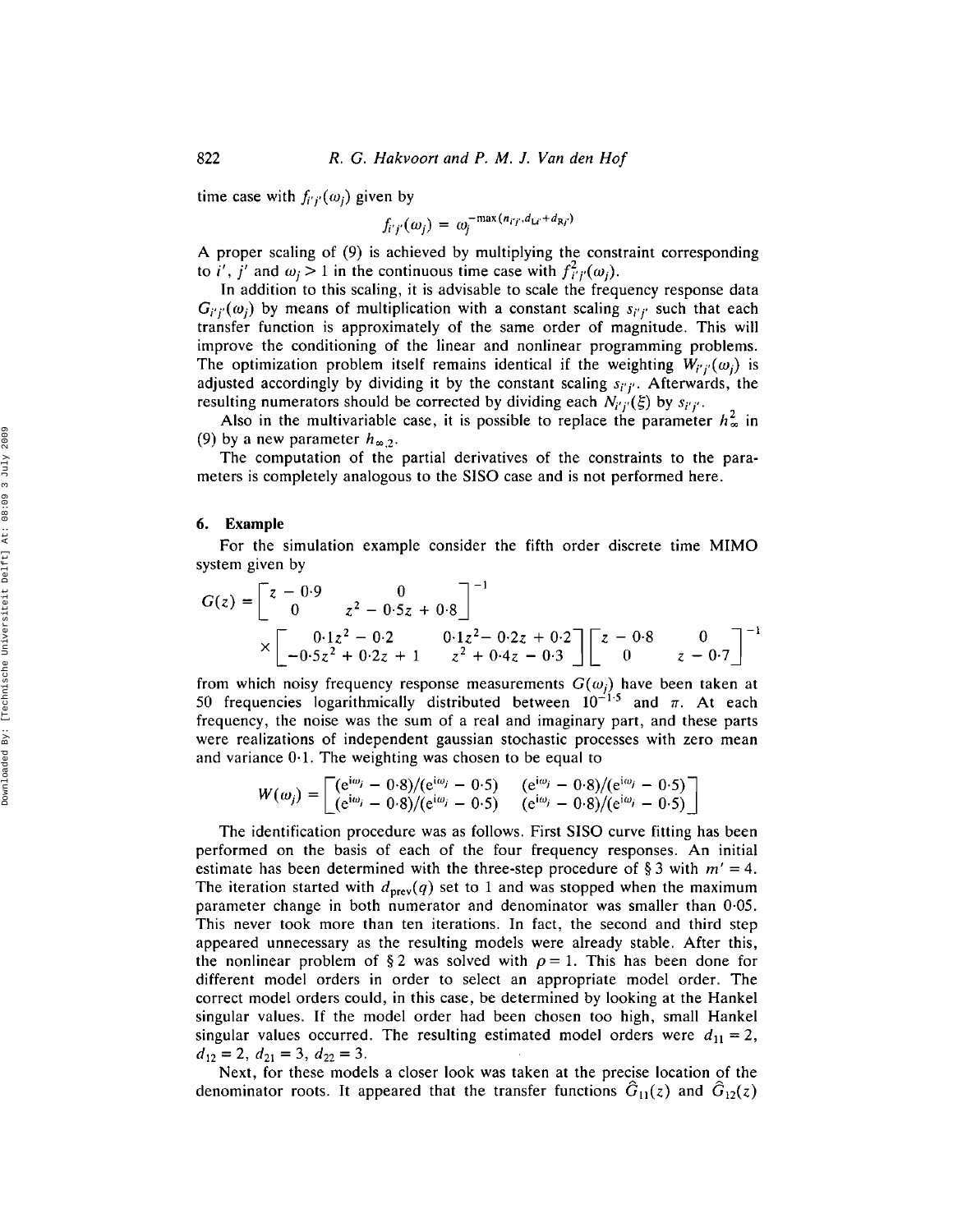had a pole at 0.94 in common. The transfer functions  $\hat{G}_{21}(z)$  and  $\hat{G}_{22}(z)$  had a complex pole pair  $0.25 \pm 0.86$  in common. The transfer functions  $\hat{G}_{11}(z)$  and  $\hat{G}_{21}(z)$  approximately had a pole at 0.73 in common. Finally, the transfer functions  $\hat{G}_{12}(z)$  and  $\hat{G}_{22}(z)$  approximately had a pole at 0.51 in common. This resulted in the MIMO structure  $d_{L1} = 1$ ,  $d_{L2} = 1$ ,  $d_{R1} = 1$ ,  $d_{R2} = 1$ . The numerators were chosen to be fully parametrized, i.e.  $n_{11} = 2$ ,  $n_{12} = 2$ ,  $n_{21} = 3$ ,  $n_{22} = 3$ . Next the multivariable curve fit problem was solved with the procedure described in § 5. The initial estimate was determined with  $m' = 4$  and  $D_L^{\text{prev}}(z)$ and  $D_R^{\text{prev}}$  set to

$$
D_{\mathsf{L}}^{\text{prev}}(z) = \begin{bmatrix} z - 0.94 & 0 \\ 0 & z^2 - 0.5z + 0.8021 \end{bmatrix}
$$

$$
D_{\mathsf{R}}^{\text{prev}}(z) = \begin{bmatrix} z - 0.73 & 0 \\ 0 & z - 0.51 \end{bmatrix}
$$

The maximum amplitudes of the weighted fit errors max<sub>j</sub>  $|(G_{i'j'}(\omega_i) - \hat{G}_{i'j'}(e^{i\omega_j}))$  $W_{i'j'}(\omega_j)$ ,  $i' = 1, 2, j' = 1, 2$ , are, for the resulting initial model, given by

$$
\begin{bmatrix} 0.3158 & 0.3019 \\ 0.3491 & 0.3305 \end{bmatrix}
$$

Finally, the nonlinear problem was solved with  $\rho = 1$ . The identified fifthorder MIMO model is given by

$$
\hat{G}(z) = D_{L}^{-1}(z)N(z)D_{R}^{-1}(z)
$$
\n
$$
D_{L}(z) = \begin{bmatrix} z - 0.91 & 0 \\ 0 & z^{2} - 0.49z + 0.78 \end{bmatrix}, \quad D_{R}(z) = \begin{bmatrix} z - 0.77 & 0 \\ 0 & z - 0.61 \end{bmatrix}
$$
\n
$$
N(z) = \begin{bmatrix} 0.070z^{2} + 0.086z - 0.25 & 0.11z^{2} - 0.22z + 0.24 \\ -0.007z^{3} - 0.46z^{2} + 0.11z + 1.1 & -0.015z^{3} + 1.0z^{2} + 0.51z - 0.25 \end{bmatrix}
$$

In the Figure an amplitude Bode diagram is presented of the frequency dependent weighted fit error for the optimal model. From this plot it is very clear that the optimization objective has been to minimize the maximum amplitude over all frequencies and for all transfer functions. The maximum amplitudes of the weighted fit errors max<sub>i</sub>  $|(G_{i'j'}(\omega_j) - G_{i'j'}(e^{i\omega_j}))W_{i'j'}(\omega_j)|$ ,  $i' = 1, 2, j' = 1, 2$ , are for this optimal model given by

$$
\begin{bmatrix} 0.2713 & 0.2709 \\ 0.2713 & 0.2709 \end{bmatrix}
$$

## 7. Conclusions

A procedure has been developed to fit a discrete or continuous time rational transfer function to a set of frequency response data minimizing a weighted  $l_{\infty}$ -criterion. The procedure consists of two steps. First, an initial estimate is calculated using linear programming techniques. Then the optimal model is estimated by solving a smooth nonlinear constrained optimization problem. An important feature of the present curve fit procedure is that the resulting nominal model has its poles in a user-defined region in the complex plane. It is, for example, straightforward to restrict the model set to the set of stable models.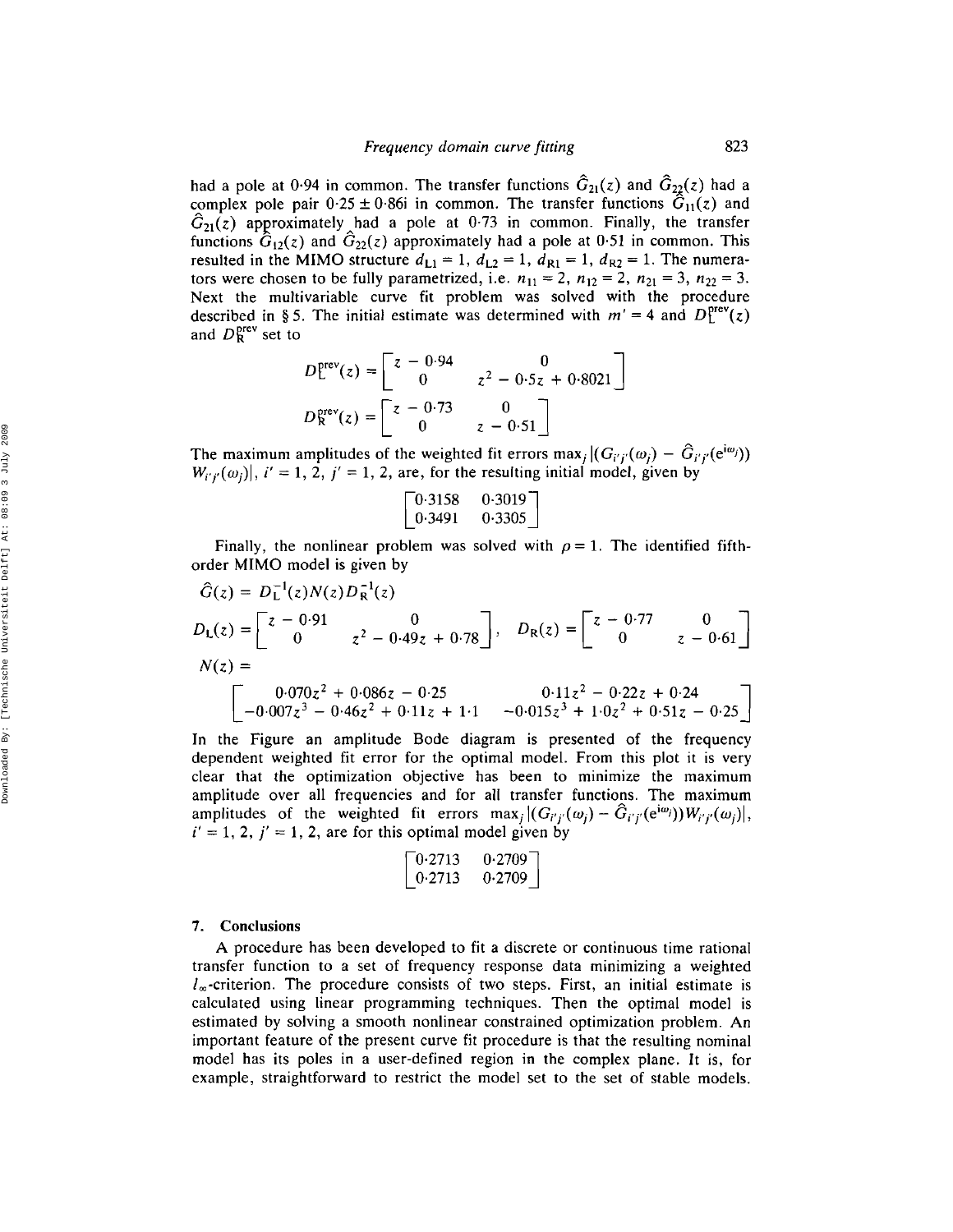

Amplitude Bode diagram weighted fit error  $(G_{i'j'}(\omega_j) - G_{i'j'}(e^{i\omega_j}))W_{i'j'}(\omega_j)$ .

The consequence of this then is that the resulting curve fit model will always be stable. The procedure works for SISO as well as MIMO systems. The example in the previous section showed the applicability of the proposed curve fit procedure. The weighting  $W(\omega_i)$  can be tuned in order to shape the model error as a function of frequency.

The curve fit procedure can be used to construct a parametric model from frequency response measurements taken from some system. However, this is not the only application that one may think of. Because of the close connection of the  $l_{\infty}$ -norm and the  $H_{\infty}$ -norm the curve fit procedure may, for example, also be applied to perform model reduction in the  $H_{\infty}$ -norm. Moreover, it can also be used to perform a transformation from discrete to continuous time or vice versa in a weighted  $H_{\infty}$ -optimal way. Note that also in the MIMO case, the norm used in the curve fit problem (8) is closely related to the  $H_{\infty}$ -norm as, for any  $m \times n$  matrix A, the following bound can easily be established

$$
\max_{i,j}|A_{ij}| \leq ||A||_2 = \sigma_{\max}(A) \leq \sqrt{mn} \max_{i,j}|A_{ij}|
$$

The only problem that remains is the intersample behaviour of the curve fit model. As only a finite number of frequencies is used in the curve fit criterion function, the model may theoretically be arbitrarily bad between two subsequent frequencies. In Hakvoort (1992) some conditions are given which guarantee that the intersample behaviour is not arbitrarily bad, but bounded. In practice, it is often a matter of taking enough frequencies compared with the curve fit model order, and afterwards checking if the frequency response of the estimated model is satisfactory for all frequencies.